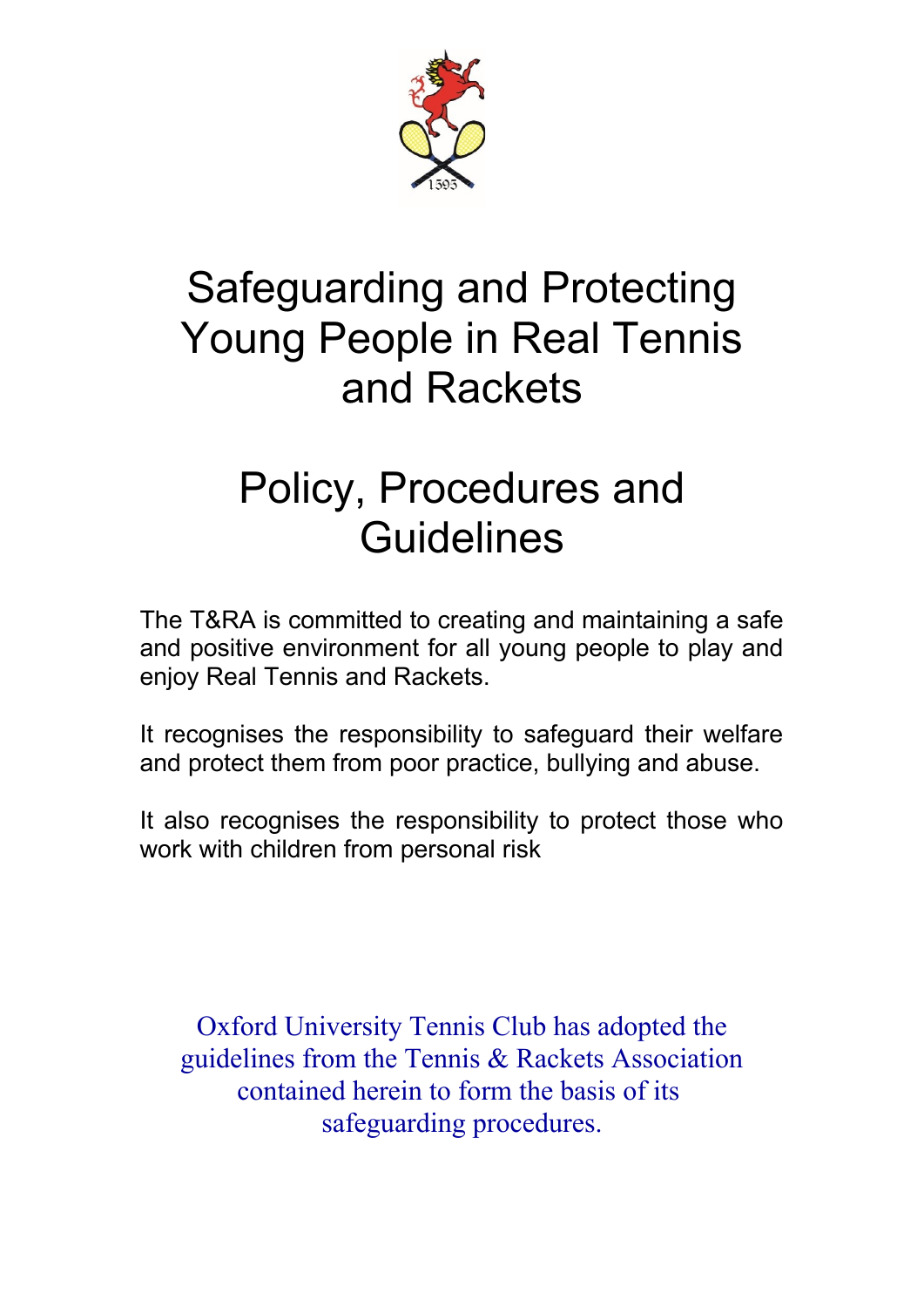#### **INTRODUCTION**

The Tennis & Rackets Association (T&RA) has a genuine commitment to developing a safe and friendly environment for all young people within Real Tennis and Rackets.

Accordingly, the T&RA has developed procedures and guidelines that will promote the welfare and protection of all young people involved in the sports.

#### **The Guidelines – for your use**

The guidelines have been produced to share and promote good practice to safeguard and protect young people and adults within our sport.

For the purposes of these guidelines, a young person is defined by law as an individual under the age of 18.

Please use and promote the guidelines as much as possible and feel free to photocopy and use the appendices.

The T&RA is the trading name of the Tennis & Rackets Association Ltd.

Author: Chris Davies

#### <span id="page-1-0"></span>**Policies**

Safeguarding and Protecting Young People in Real Tennis and Rackets Policy Anti-Bullying Policy Whistle-Blowing Policy DBS Regulations

#### **Key Numbers**

| <b>Child Line</b> | 0800 1111     |
|-------------------|---------------|
| <b>NSPCC</b>      | 0800 800 5000 |

# **Contents**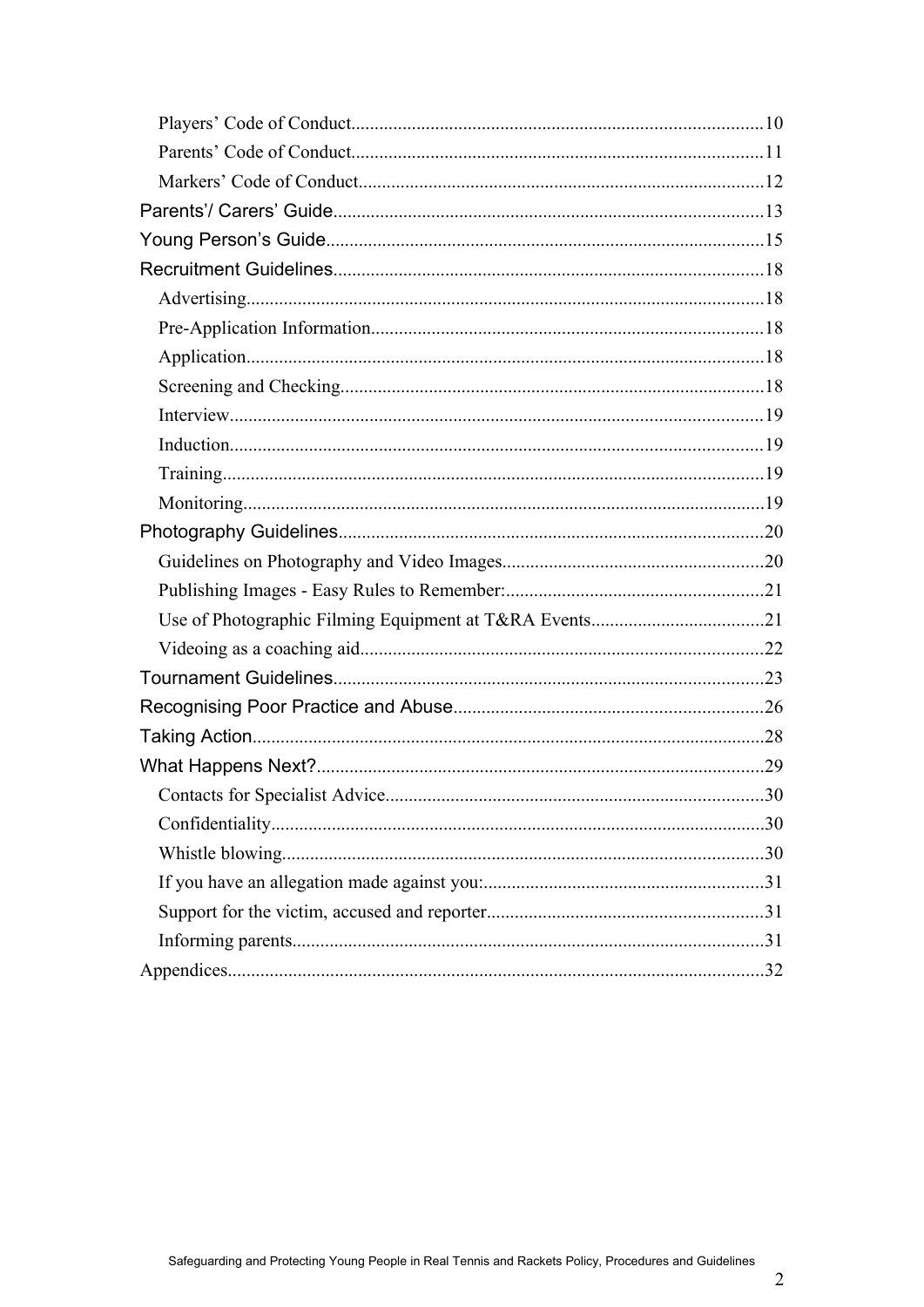# <span id="page-3-0"></span>**Good Practice**

To provide young people with the best possible experience and opportunities in Real Tennis and Rackets, it is critical that everyone operates within an acceptable ethical framework and demonstrates exemplary behaviour at all times. This will ensure that those responsible make a positive contribution to the development of young people and safeguards their welfare, while helping to protect all personnel from allegations of abuse or poor practice.

This section will help Clubs and officials to identify the meaning of good practice. If there are any concerns about the welfare of any young person, or any issues around poor practice or possible abuse, please follow T&RA procedures, specifically the Taking Action section.

# <span id="page-3-1"></span>*Principles of Good Practice*

- Promote a culture in which all children are listened to and respected as individuals
- Place the welfare of the child/young person first
- Ensure that Real Tennis and Rackets are fun and that fair play is promoted
- Challenge unacceptable behaviour
- Report all concerns regarding unacceptable behaviour
- Report all allegations/suspicions of abuse
- Work in an open environment and encourage parental involvement
- Avoid one-to-one situations with players unsupervised
- Adhere to the Principles of the Safeguarding and Protecting Young People in Real Tennis and Rackets Policy
- Read, understand and adhere to the Codes of Conduct relevant to your position
- Secure parental consent in writing to acting *in loco parentis* prior to the young person taking part in any Real Tennis and Rackets activity. A Parent Consent Form should be completed and signed agreeing to parental consent regarding issues around, administration of emergency first aid and/or other medical treatment, transport, physical contact and photography (Appendix A)

# <span id="page-3-2"></span>*Good Practice – Changing*

- Players aged 10 and under must be supervised at all times in changing rooms
- Adults, working with young teams, including, volunteers, professionals or staff, should not change or shower at the same time using the same facility as young players
- If young players play for adult teams, both the young players and their parents must be informed of the Club's policy on changing arrangements
- If adults and young people need to share a changing facility, the Club must have consent from the parents that their child/children can share a changing room with adults in the club
- If young people need to share changing facilities with adults, their parents should be allowed to supervise them whilst they are changing
- If young people are uncomfortable changing or showering in public no pressure should be placed on them to do so. Encourage them to do this at home.
- For players with any form of disability, involve them in deciding how, if applicable, they wish to be assisted to change and ensure they provide full consent to any support or assistance required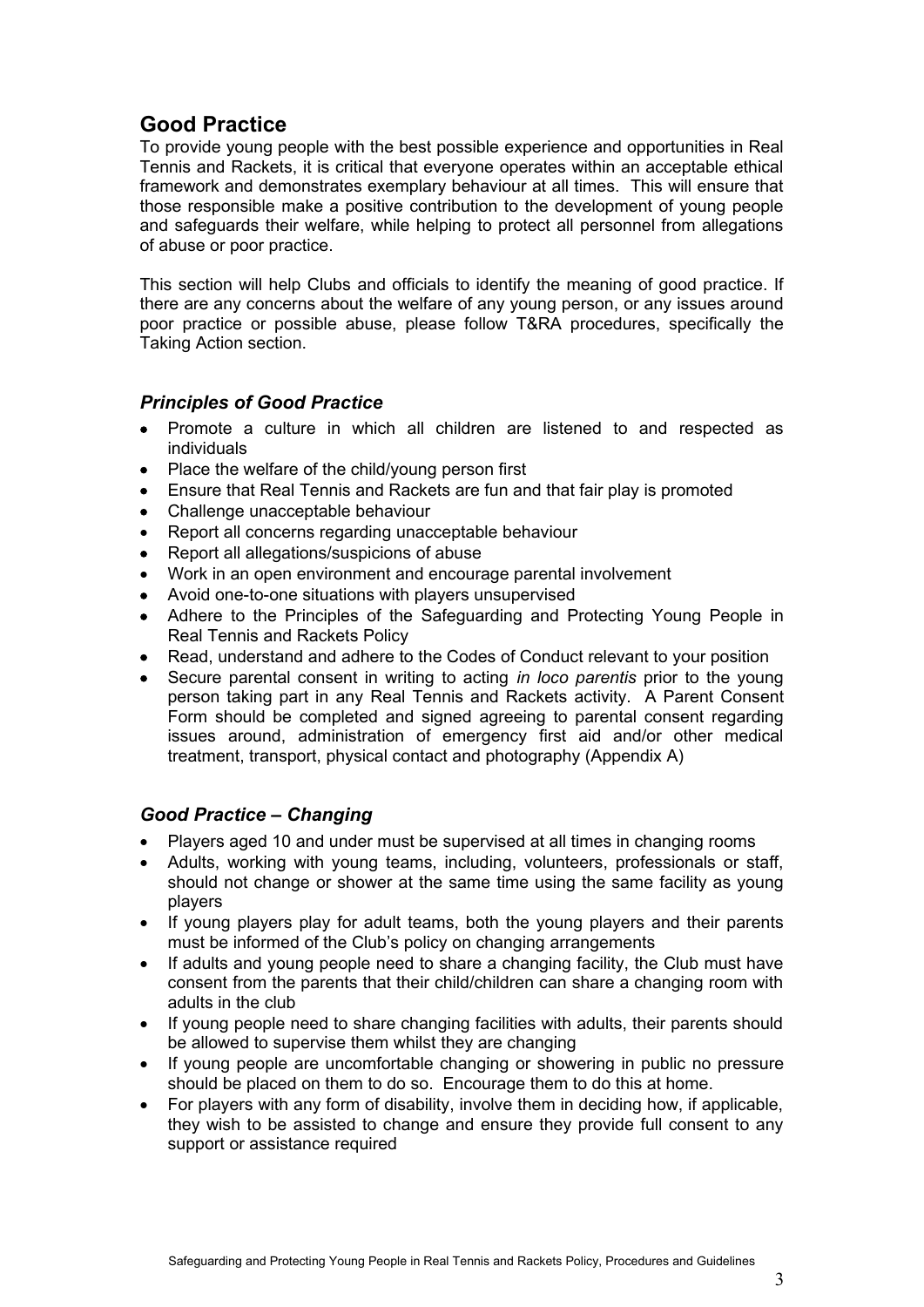# <span id="page-4-0"></span>*Good Practice - Transport*

Within your Club you need to develop and inform parents of your transport policy i.e. the dropping off and collection of young people to the Club.

- Professionals and Club staff will be responsible for young people in their care
- It is the responsibility of parent/carer to transport their child/children to and from the Club
- It is not the professional's or volunteer's responsibility to transport the young people to and from the Club
- The Club must receive permission from parents/carers for young people to participate in all competitions and away fixtures. For comprehensive guidance details refer to Safe Sport Away, published by the Child Protection in Sport Unit (CSPU); consent forms at [www.CPSU.org.uk](http://www.CPSU.org.uk/)
- The Club will provide a timetable of activities / match fixtures at the beginning of a season and notify parents/carers of any changes to this timetable in writing where practically possible
- The Club will require emergency contact numbers for parents/carers
- The Club adopts and publicises a late collection policy (see below)
- The Club will provide the parents/carers with a contact number which may be used if the parent/carer will be late to collect their child/children
- The club will ask parents/carer to complete a form providing contact details, information about their child/children i.e. medical details etc

# **Late Collection**

If a parent /carer is late the Club will:

- Attempt to contact the parent/carer
- Check the Club contact number for any information regarding the young person
- Wait with the young person at the Club and wherever possible with other staff/volunteers or parents
- Remind parents/carers of the late collection policy
- If parents/carers remain out of contact, staff will need to report the situation to Children's Social Care or the Police

Professionals/Volunteers should avoid

- Taking the child home or to any other location
- Asking the child to wait in a vehicle or the Club with you alone
- Sending the child home with another person without permission

#### **Using private Cars**

It is strongly advised that private cars, other than those of parents, are not used by professionals, club volunteers or team managers to transport young players at any time, either to and from a training session, or to away fixtures.

If for any reason this is the ONLY feasible method of transport the following guidelines must be followed:

- Drivers must register their vehicle with the Club (Appendix B)
- Drivers must ensure the safety of passengers
- Drivers must ensure that their vehicle is roadworthy and that they have a valid licence and insurance cover
- Drivers must only use vehicles with seat belts and ensure that their passengers are wearing these when in transit
- Drivers must be aware of their legal obligations when transporting young players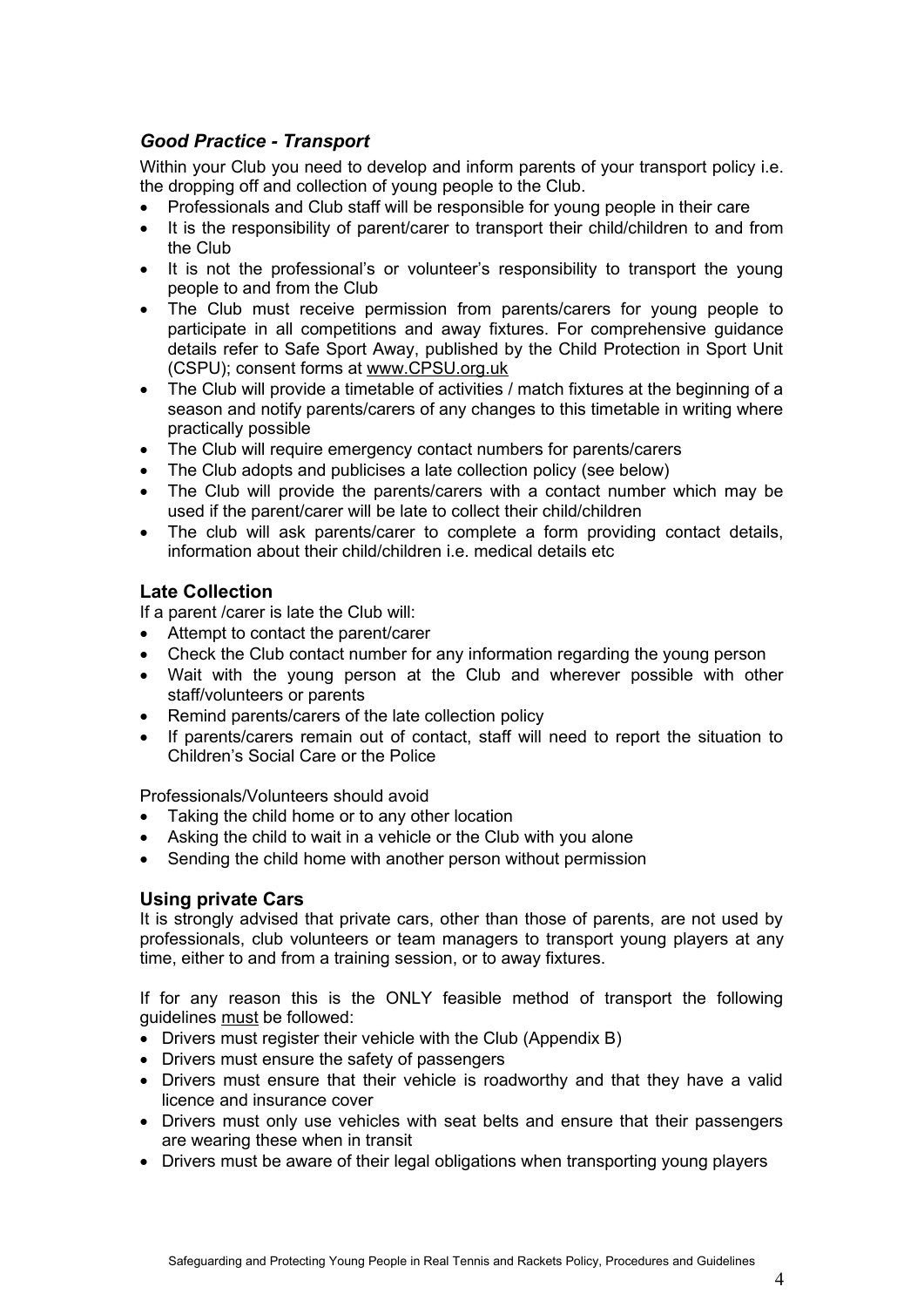- Parents/guardians/or carers must give written permission if their child/children are being transported in another adult's car
- Clear information on the expected time of departure and arrivals need to be communicated to relevant people i.e. parents/guardian or carer
- Drivers should not be alone with a young person in the car at any time. If this situation arises drivers must ensure that the young person is in the back of the car

#### **If hiring transport and/or using transport**

When booking transport for an away fixture you will need to remember the following points:

- Passenger safety
- Competence of the driver and whether the driver holds an appropriate valid licence
- Number of driving hours for the journey and length of the drivers day including non-driving hours
- The number of drivers required
- Type of journey, traffic conditions, weather, appropriate insurance cover
- Journey time, distance and stopping points
- Supervision requirements
- Drivers to take breaks and be aware of emergency procedures
- Ensure that anyone who is driving a group minibus has received training on driving the minibus and passengers management

#### **Legislation Points to Remember**

- Vehicles must be appropriate and road worthy
- The driver is responsible for the vehicle during the trip
- All minibuses carrying groups of three or more young people aged under 15 years MUST BE FITTED WITH A SEAT BELT FOR EACH YOUNG PERSON

# <span id="page-5-0"></span>*Good Practice - Supervision of and communication with Young People*  **Supervision**

- For young people over 8 years the ratio of adults to children is a minimum 1:10
- All clubs should have First Aid provision by ensuring
	- o there is a qualified First Aider on site
	- o First Aid boxes are up to date and accessible
	- $\circ$  There is access to a phone to be able to contact the emergency services if required

#### **Communication**

- When communicating with young people it is recommended that you:
	- $\circ$  Contact players only when necessary, but preferably contact should be made directly with parents
	- $\circ$  If players need to be contacted urgently i.e. change in training arrangement, set up a grapevine system
	- $\circ$  Copy parents into written communication (i.e. letters or emails)
	- o Speak with a player and their parents if there is a need to communicate information in relation to playing, training or competition
	- o Clearly state the club's policy on communication with players and parents
- Avoid the following
	- o Contacting a young person unnecessarily
	- $\circ$  Using text as a medium of contact with a young person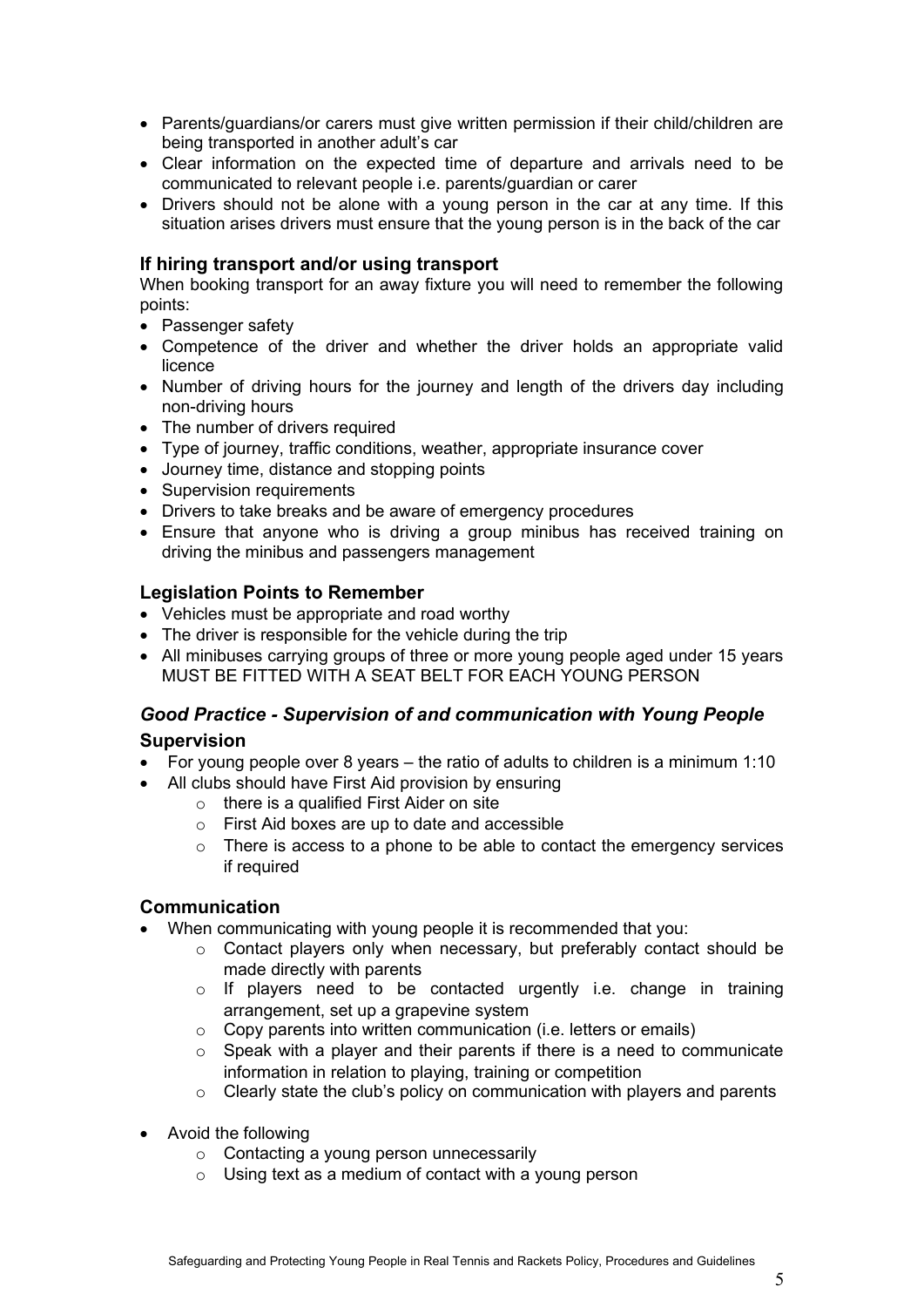**o** Emailing one young person without copying in parents or other players

## <span id="page-6-0"></span>*Good Practice - Physical Contact*

By its nature, sport sometimes requires a degree of physical contact between adults and young people, and Real Tennis and Rackets are no different. Physical contact can be used appropriately to instruct, encourage, protect or comfort. The aim of the guidelines relating to physical contact is to provide adults and young people with appropriate types of and contexts for touching.

Physical contact between adults and young people should only be used to:

- Develop sports skills or techniques
- Treat an injury
- Prevent an injury
- Safety reasons

Physical contact should:

- Not involve touching genital areas
- Meet the need of the young person and not the need of the adult
- Be fully explained to the young person and take place with their consent
- Take place from the front (i.e. facing the child) or from the side NEVER from behind
- Not take place in secret or out of sight of others. All contact should take place in an open environment and with parental knowledge

#### <span id="page-6-1"></span>*Implementing Good Practice*

To ensure that your club works within the principle of good practice you need to consider the following:

#### ACTION

To minimise the risk to children and young people the club should:

- Ensure you have a child/young person approach
- Consult and listen to children and young people in their playing environment
- Follow the T&RA policy and guidelines on recruitment and ensure that all individuals working with children and young people are screened and are suitable and fit for purpose
- Ensure there are appropriate induction processes in place for new staff and volunteers
- Ensure all members of the club have access to relevant education and training
- Adopt the T&RA Safeguarding and Protecting Young People in Real Tennis and Rackets Policy and Procedures
- Appoint and publicise the name of a Child Protection Officer, who will be able to support and guide members, players and parents on the issues and implementation of safeguarding, welfare and good practice
- Adopt the T&RA Anti-Bullying Policy, ensuring that this is publicised and all members, players and parents are clear on the policy
- Have clear guidelines on managing players away from the club situation, ensuring these are published to parents, staff and volunteers
- Ensure that all members, players and parents comply with the Codes of Conduct
- Adopt good practice policies and processes for
	- o Changing
	- o Competition and Tournaments
	- o Supervision of Young People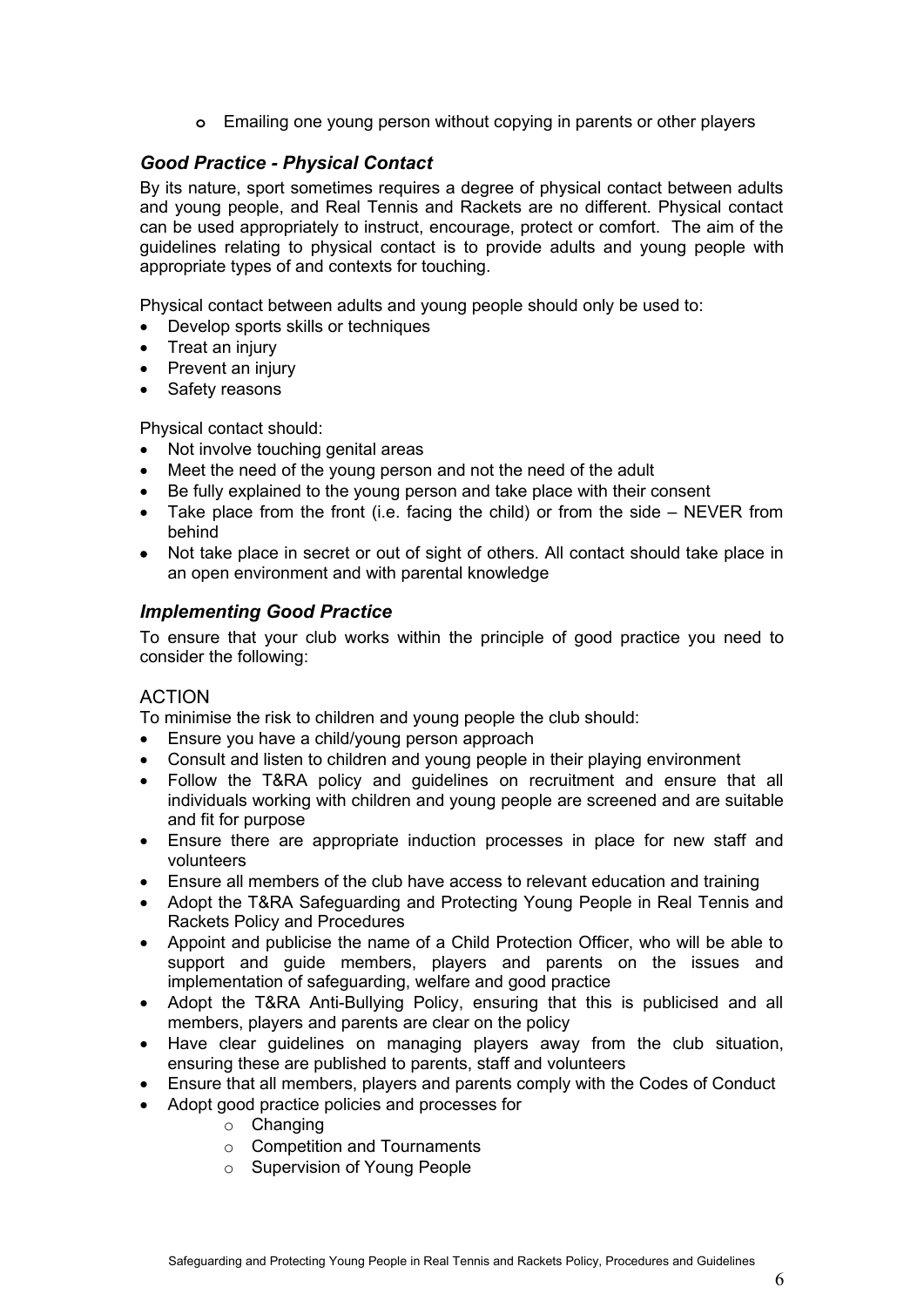- o Photography and use of images
- o Transporting young people
- o Physical Contact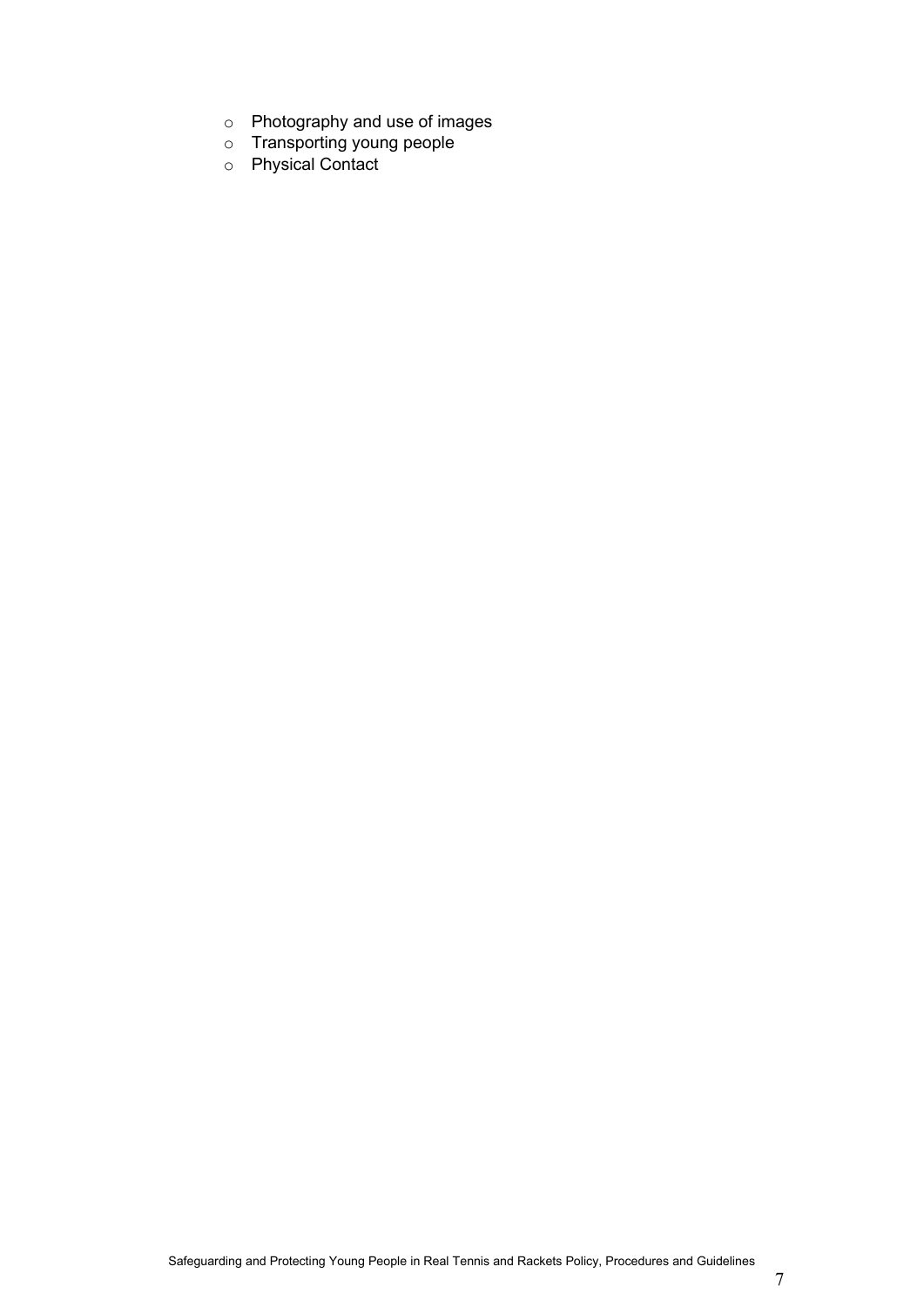# <span id="page-8-0"></span>**Codes of Conduct**

#### <span id="page-8-1"></span>*Introduction*

The Safeguarding and Protecting Young People in Real Tennis and Rackets Policy and Procedures are mandatory for all those involved with juniors in Tennis and Rackets. All members must note that there are clear prohibited practices, which must not be breached in any circumstances. If there is a breach of the prohibited practice or codes of conduct, this should be reported.

All incidents reported will be taken seriously and managed within the Complaints and Disciplinary Procedures in accordance with the regulations of the game. (see Taking Action section)

#### <span id="page-8-2"></span>**Disciplinary Procedure**

**The willing and active co-operation of all members, of Real Tennis and Rackets volunteers, parents/carers, players and professionals in accepting these standards is essential if the status of the sports' activities is to be raised in the UK. The procedures detailed below will be used in the handling of all disciplinary matters concerning Real Tennis and Rackets members, volunteers, players, parents and professionals acting under the umbrella of the T&RA.**

The exact nature of the offence will determine the appropriate course of action in any particular situation. All individuals will be treated impartially and no acts of favouritism or discrimination will be permitted.

- An individual will render himself/herself liable to disciplinary action if the Code of Conduct or Prohibited Practice is breached.
- The individual will be informed of the nature of the breach as laid against him/her as soon as possible and will have the opportunity and the right to state their case before any decision regarding the appropriate disciplinary action is taken. Relevant timescales will be enforced and the individual informed of these.
- When the facts have been established and responsibility is clear, disciplinary action can comprise of one of the following:
	- a) verbal warning
	- b) written warning
	- c) termination of T&RA status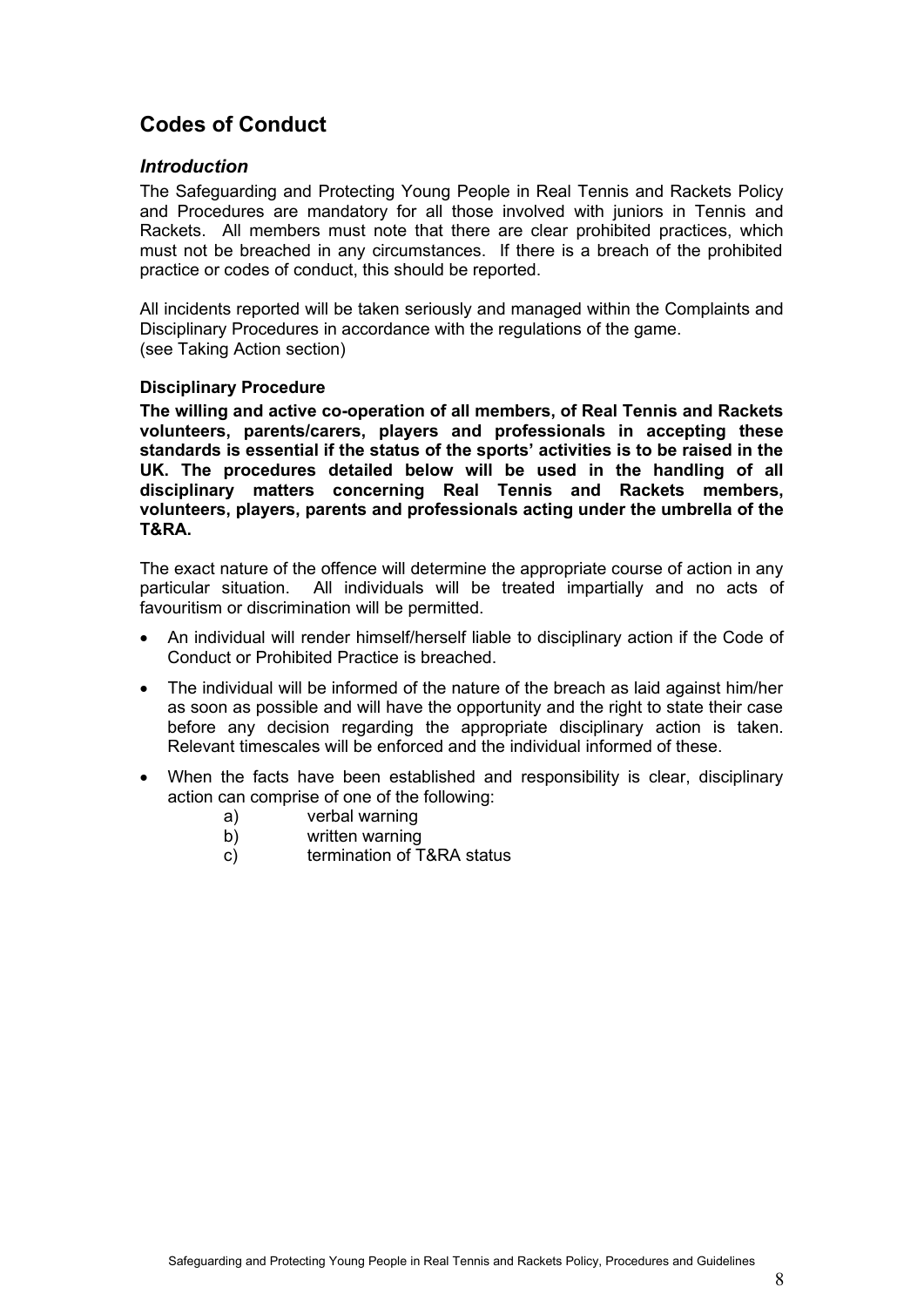# <span id="page-9-0"></span>*Professionals' Code of Conduct*

The Professionals' Code of Conduct applies to all professionals in Real Tennis and Rackets at every level within the games. If the code is breached and reported, all complaints and allegations will be acted upon accordingly.

#### **Professionals will:**

- Remember that players participate for pleasure and winning is part of the fun
- Operate within the rules and spirit of Real Tennis and Rackets and teach players to do the same
- Ensure that equipment and facilities meet safety standards and are appropriate to the age and ability of all players
- Obtain appropriate qualifications and stay current with the latest coaching practices and developments *Professionals should be adequately protected with Public Liability Insurance, which covers them if a player is injured while in their charge. If they have other professionals who work under their direction or take work for them in their absence, they should be protected with adequate Employers Liability Insurance*
- Avoid over playing the best players by using a squad system
- Ensure there is appropriate and correct supervision of players on and off the court
- Be aware of and abide by the T&RA's Safeguarding and Protecting Young People Policy, Procedures and Guidelines
- Set high standards and be a positive role model
- Provide positive feedback to all players during training and matches
- Respect all markers' decisions and ensure players do the same
- Professionals shall refrain from public criticism of fellow professionals *Public in this context means criticism expressed in any branch of the media or in a meeting. Any such criticism will be regarded as a prima facie breach of this code and may be subject to disciplinary action*
- A professional is responsible to both players and fellow professionals and should not under any circumstances solicit business from any other professional or club
- A professional should communicate and co-operate with medical practitioners in the diagnosis, treatment and management of their player's medical and psychological problems
- Treat everyone equally regardless of age, ability, gender, race, religion, ethnic origin, social status or sexual orientation and accept that everyone has the right to be protected from abuse
- Respect the rights, dignity and worth of every person within the context of Real Tennis and Rackets
- Report any concerns in relation to a young person, follow reporting procedures laid down by the T&RA
- A professional should not condone any form of discrimination or allow it to go unchallenged
- A professional should be aware of the risk of infatuation

# **Prohibited Practice - Professionals Will NOT:**

- Spend time alone with young people away from others
- Take young people to their home where they will be alone with them
- Invite or allow young people to stay at your home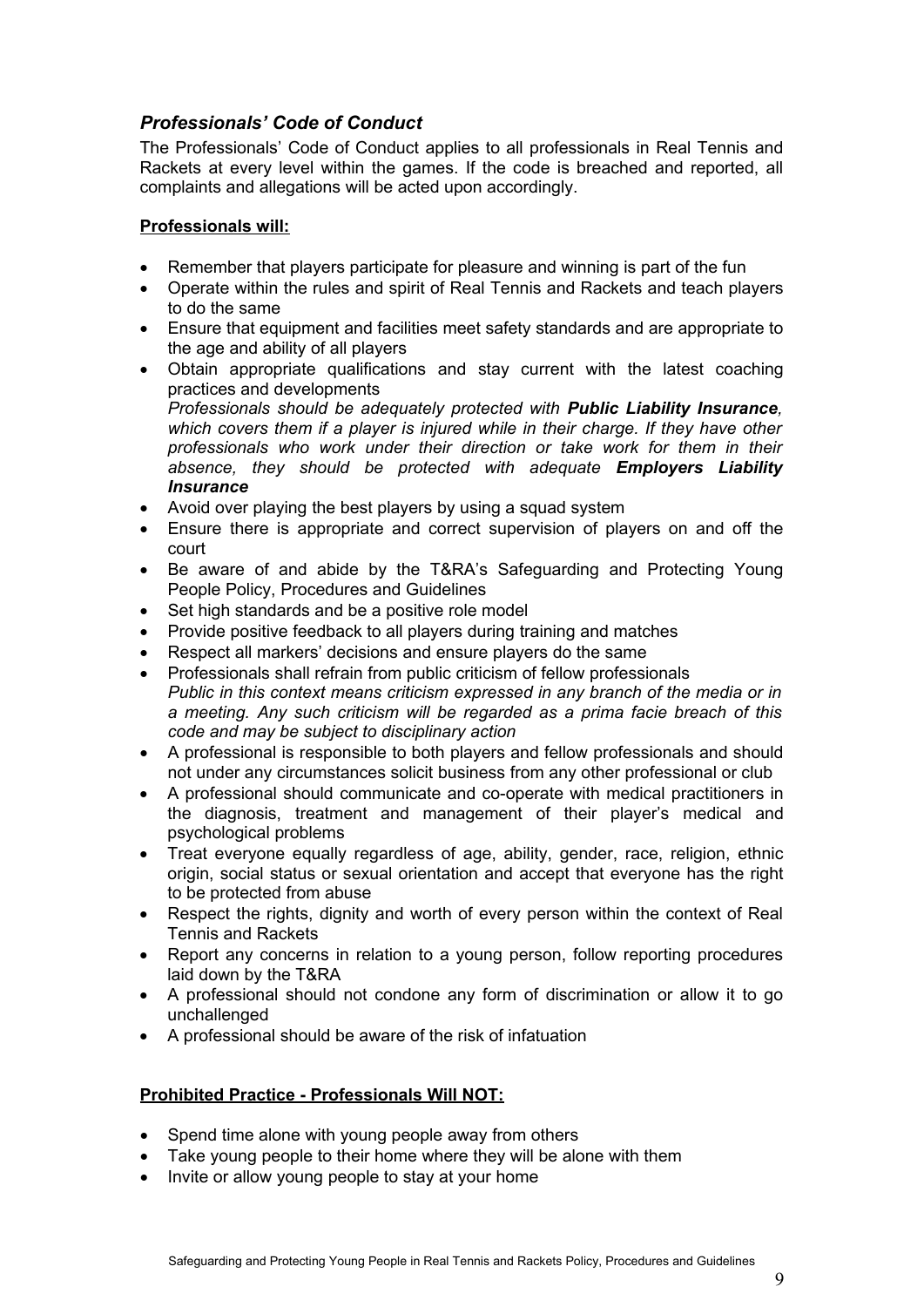- Transport young people in their car alone
- Transport children if they are an unregistered driver (Good Practice Transport)
- Engage in rough, physical or sexually provocative games with young people.
- Share a room with a young person
- Allow or engage in any form of inappropriate physical touching or sexual contact or behaviour
- Use or allow young people to use inappropriate language unchallenged
- Make sexually suggestive comments to a young person, even in fun
- $\bullet$  Engage in any form of sexually related contact with a young player<sup>[1](#page-10-0)</sup>. This is strictly forbidden as is sexual innuendo, flirting or inappropriate gestures and terms
- Allow allegations made by a young person to go unchallenged, unrecorded or not acted upon
- Do things of a personal nature for young people that they can do for themselves, unless you have been requested to do so by the parents/carer. (*It is recognised that some young people will always need help with things such as tying laces and this does not preclude anyone attending to an injured/ill young person or rendering first aid)*
- Depart the Club or agreed rendezvous point until the safe dispersal of all young people is complete
- Cause an individual to lose self-esteem by embarrassing, humiliating or undermining the individual
- Treat some young people more favourably than others
- Agree to meet a young person on their own on a one to one basis
- Ridicule or shout at a player for making a mistake or not winning
- Expose players to extreme heat or cold or unacceptable risk of injury
- Smoke while working/participating in a Real Tennis and Rackets environment (or allows others to do so)
- Consume alcohol or illegal substances while working/participating in a Real Tennis and Rackets environment (or allows others to do so)
- Use foul, sexist or racist language or gestures at any time
- Condone behaviour that contravenes the codes of conduct/prohibited practice
- Use illegal or dangerous tactics
- Give young people alcohol, cigarettes or drugs when they are under the care of the T&RA or Club

<span id="page-10-0"></span> $1$  In accordance with the Positions of Trust within the Sexual Offences Act and the T&RA Safeguarding and Protecting Young People in Real Tennis and Rackets Policy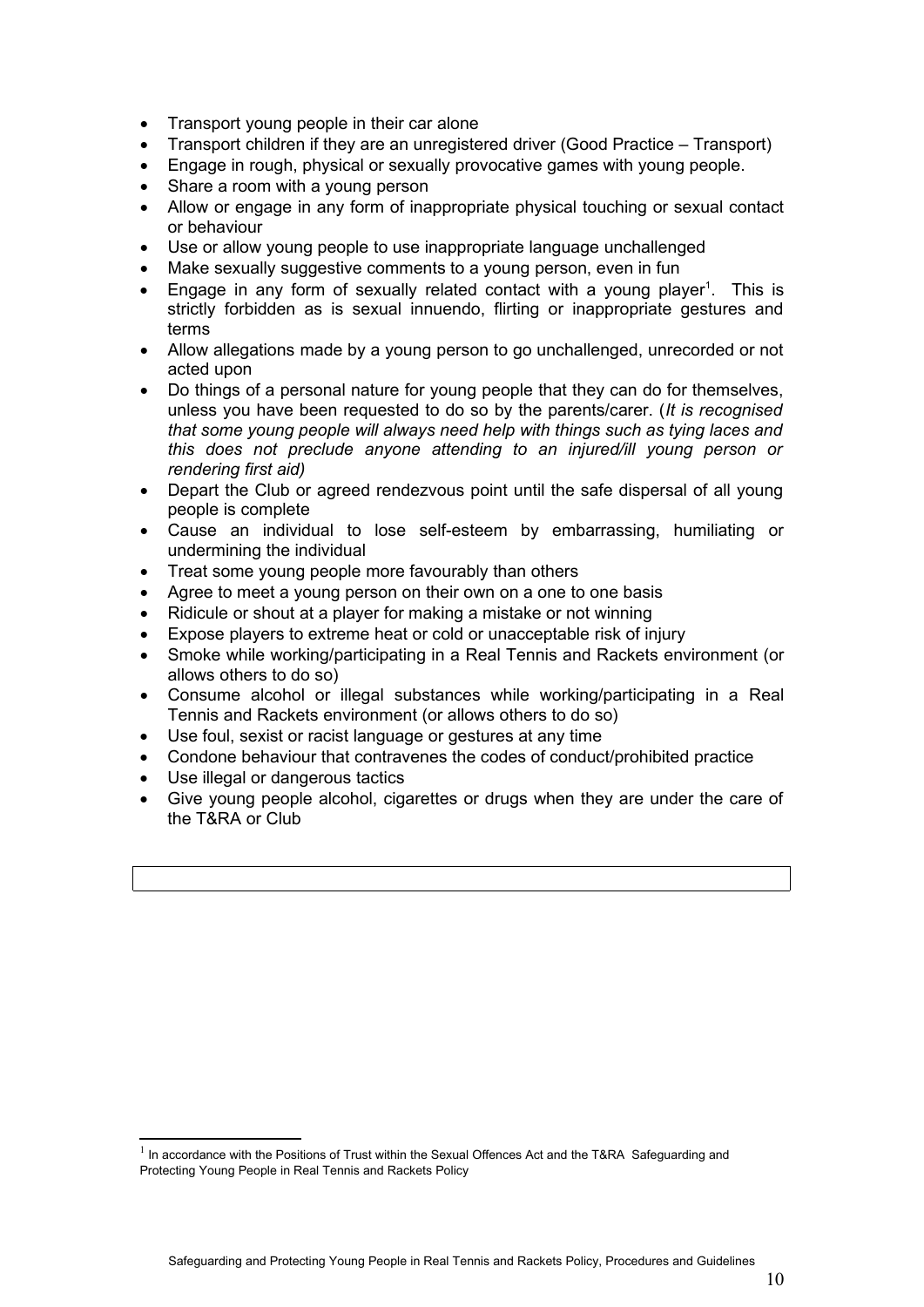# <span id="page-11-0"></span>*Players' Code of Conduct*

The Players' Code of Conduct applies to all individuals who participate in Real Tennis and Rackets as a player (under the age of 18 years) at every level. If the code is breached and reported, all complaints and allegations will be acted upon accordingly.

#### **Players will:**

- Treat everyone equally regardless of age, ability, gender, race, religion, ethnic origin, social status or sexual orientation and accept that everyone has the right to be protected from abuse
- Respect the rights, dignity and worth of every person within the context of Real Tennis and Rackets
- Know and abide by the rules of the game
- Accept the marker's decision without question or complaint (let the captain ask any necessary questions)
- Avoid violent play
- Help injured players and opponents where appropriate
- Keep to agreed timings for training and competitions or inform their coach or team manager if they are going to be late
- Players must wear suitable kit for training and matches
- Players must pay any fees for training or events promptly

#### **Prohibited Practice – Players will NOT**

- Smoke on club premises or whilst representing the club at competitions
- Consume excessive alcohol or illegal substances of any kind on the club premises or whilst representing the club
- Use foul, sexist or racist language or gestures at any time
- Condone behaviour that contravenes the codes of conduct or prohibited practice
- Use illegal or dangerous tactics

#### **Academy/Development Squad Members**

The Players code of conduct applies to all National Academy Players and in addition:

#### **Players will**

- Adhere to and commit to the programme's coaching philosophy
- Be an active, participating and contributing member of the squad
- Participate in any Squad Training screening / fitness testing / strength and conditioning programme
- Arrive punctually and stay for the whole of the squad sessions
- Be 100% fully fit and healthy when attending squads
- Report injury or illness or any performance related issues prior to the event
- Participate in 'training squads'
- Be willing to work and learn / showing progress and development in own game.
- Contribute to all squad activities
- Demonstrate respect to other squad members
- Demonstrate respect towards staff/clubs rules and regulations

#### **Players will not:**

Use any mobile phone during squad sessions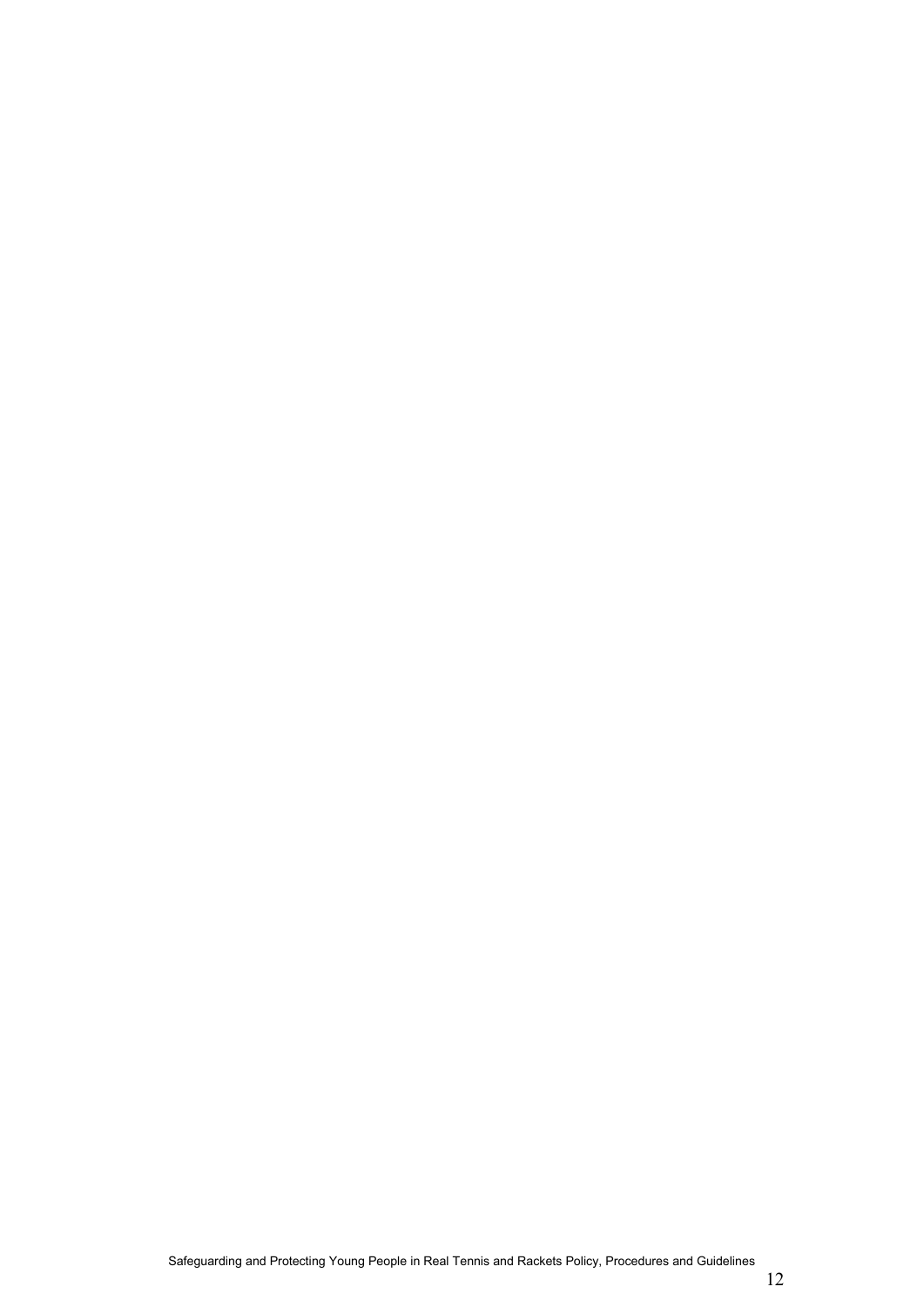# <span id="page-13-0"></span>*Parents' Code of Conduct*

The Parents' Code of Conduct applies to all parents at any Real Tennis and Rackets match or training session at every level within the game. If the code is breached and reported, all complaints and allegations will be acted upon accordingly.

#### **Parents will:**

- Focus on the child's efforts and enjoyment rather than winning or losing
- Encourage young people to play and not force them
- Provide positive verbal feedback in both training and matches
- Encourage players to participate within the rules and regulations of the game
- Applaud good performance and efforts from all individuals and teams
- Congratulate all participants on their performance regardless of the game's outcome
- Leave the professional to communicate with individual players during matches
- Respect the decisions of officials and teach children to do the same
- Respect markers, officials, professionals, players and spectators
- Inform the team coach or manager of any injury, health or welfare issue that it is felt appropriate for them to know
- Remember that children participate in sport for their enjoyment, not the parents
- Treat everyone equally regardless of age, ability, gender, race, religion, ethnic origin, social status or sexual orientation and accept that everybody has the right to be protected from abuse
- Respect the rights, dignity and worth of every person
- Report any concerns in relation to a young person, follow reporting procedures laid down by the T&RA
- A parent should not condone any form of discrimination or allow it to go unchallenged

#### **Prohibited Practice – Parents will NOT**

- Force children to participate
- Ridicule or shout at children or other players for making a mistake or losing a game
- Publicly question the decisions made by the marker, professional or official within a game, match or training situation
- Enter the court of play
- Use foul, sexist or racist language or gestures at any time
- Condone behaviour that contravenes the codes of conduct/prohibited practice
- Give young people alcohol or cigarettes when they are under the care of the Club
- Punish or belittle a child for losing or making mistakes.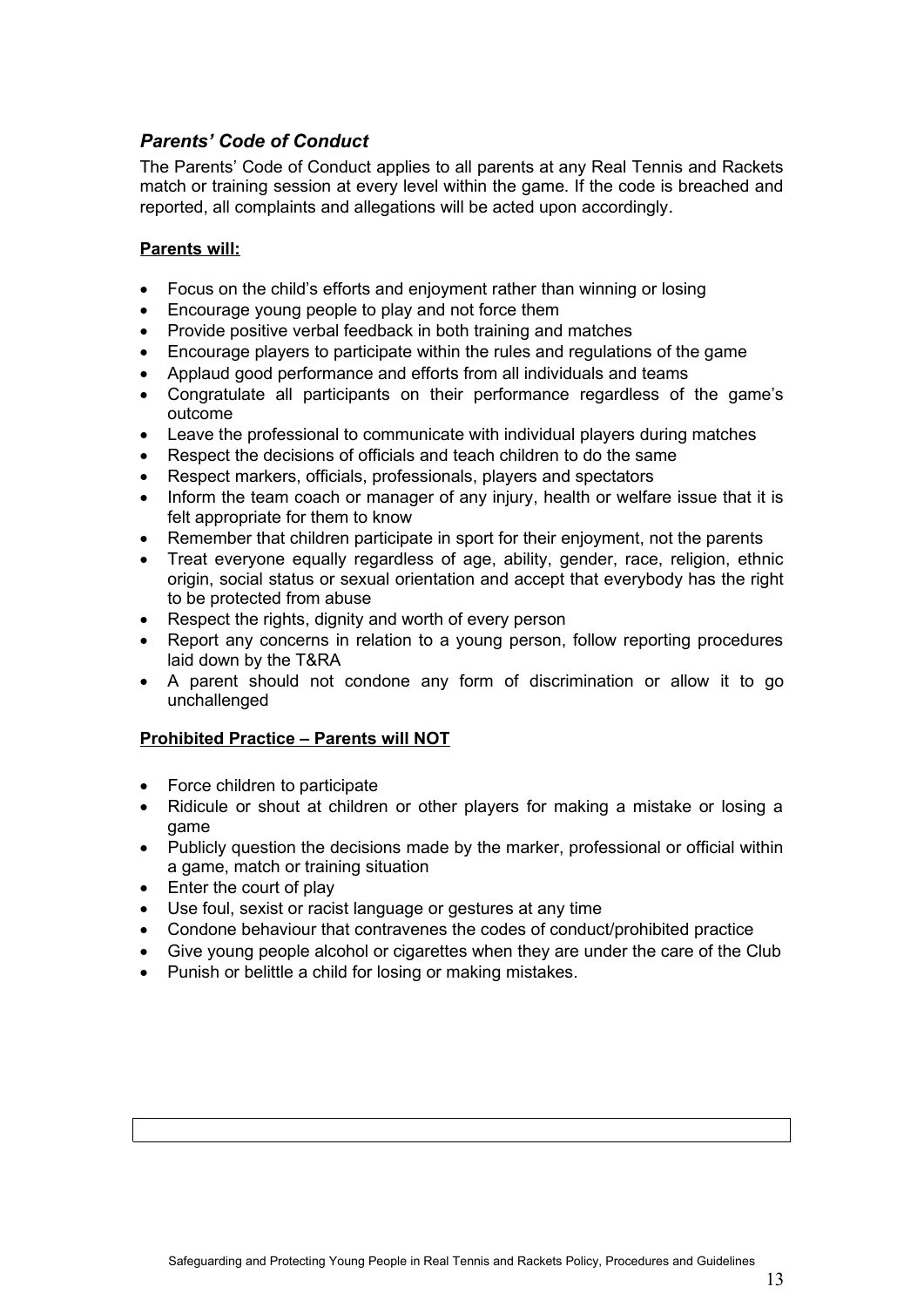# <span id="page-14-0"></span>*Markers' Code of Conduct*

The Markers' Code of Conduct applies to all markers in Real Tennis and Rackets at every level within the game. If the code is breached and reported, all complaints and allegations will be acted upon.

#### **Markers will:**

- Compliment and encourage all participants
- Be consistent, objective and courteous when making decisions
- Emphasise the spirit of the game rather than the errors
- Keep up to date with the latest marking standards
- Markers set an example and their behaviour and comments should be positive and supportive
- Place the safety and welfare of the participants above all else
- Treat everyone equally regardless of age, ability, gender, race, religion, ethnic origin, social status or sexual orientation and accept that everybody has the right to be protected from abuse
- Respect the rights, dignity and worth of every person
- Report any concerns in relation to a young person, follow reporting procedures laid down by the T&RA
- A marker should not condone any form of discrimination or allow it to go unchallenged

#### **Prohibited Practice - Markers will NOT:**

- Ridicule or shout at a player/team for making a mistake or not winning
- Expose players to extreme heat or cold or unacceptable risk of injury
- Smoke while working/participating in a Real Tennis and Rackets environment
- Consume alcohol or illegal substances while working/participating in a Real Tennis and Rackets environment
- Use foul, sexist or racist language or gestures at any time
- Condone behaviour that contravenes the codes of conduct/prohibited practice
- Use illegal or dangerous tactics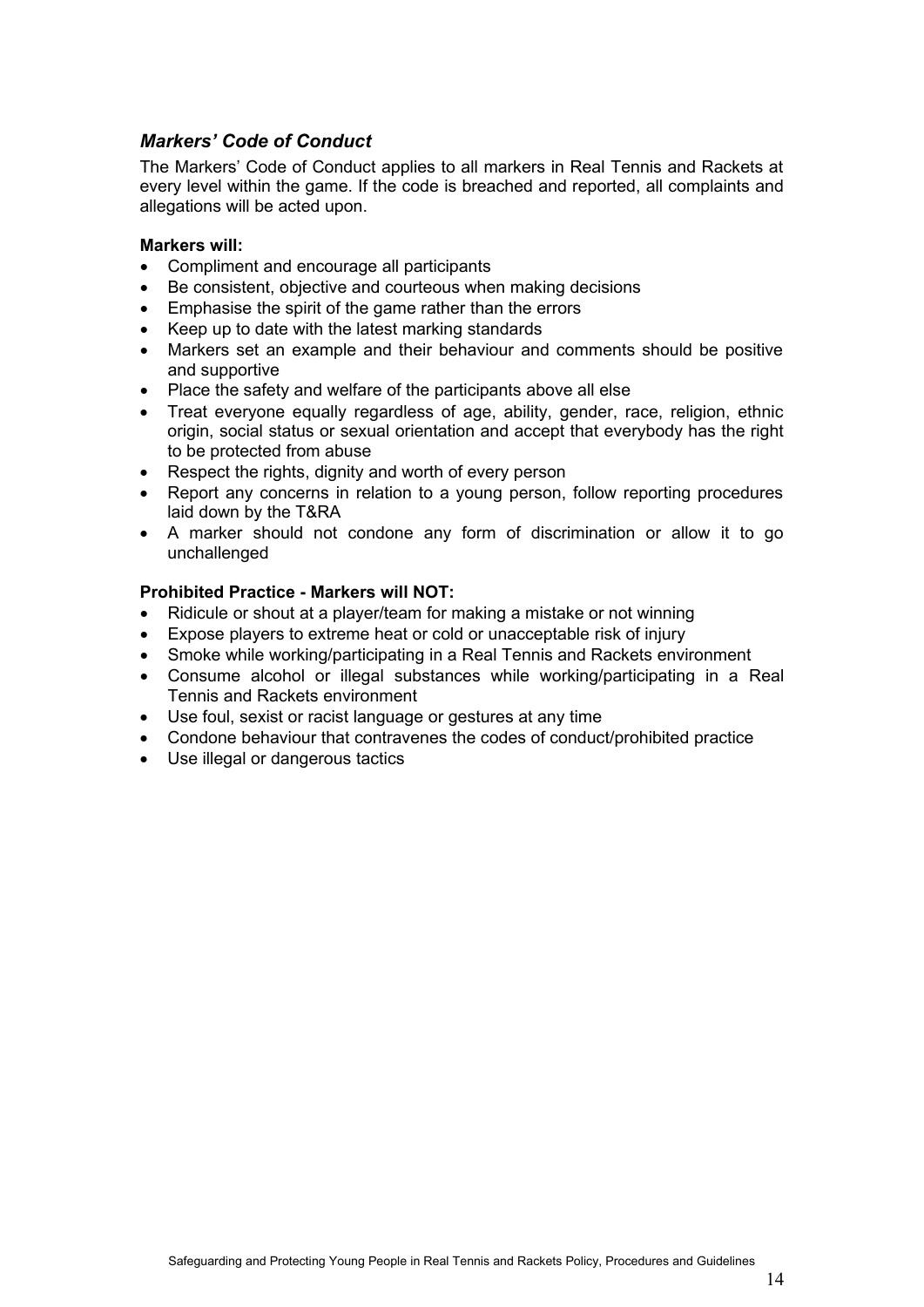# <span id="page-15-0"></span>**Parents'/ Carers' Guide**

Most parents want their children to enjoy sport. This section provides key information when selecting a club for your child. It provides you with ideas of questions to ask, and helps to ensure that both you and your child understands the way the club works.

#### ALWAYS CHECK

- The qualifications and experience of the professionals
- The professionals are fully qualified (CPD1 or equivalent)
- The ratio of adults to young people
- The club has a health and safety policy
- How children and young people are looked after if they are not playing
- The club has clear codes of conduct stating expected behaviour of members, players and professionals
- What happens if there is an accident

#### QUESTIONS TO ASK

- My child has never played Real Tennis or Rackets before; can they come along and try out a couple of sessions?
- When does coaching take place?
- When are the matches, tournaments & competitions?
- What kit and equipment do we need to buy?
- Does the club have a safeguarding policy?
- How does the club manage any issues, which may arise i.e. bullying?
- Are the professionals qualified (T&RA/RTPA CPD and workshops)?
- Are the adults helping with the teams DBS checked and trained?
- Does my child have to share changing facilities with adult players?
- Do the club have social events?
- How much does it cost to be a member of the club?
- How are away matches organised?
- Is there a first aider on site?
- Is the club affiliated to the T&RA
- Is there a designated Child Protection Officer at the club?
- Does the club welcome and cater for disabled children?

WHAT DO THE CLUB EXPECT FROM ME?

- ensure that your child is dropped off and picked up from the club and matches
- adhere to the rules of the club
- adhere to codes of conduct within the club, especially the Parents' Code of **Conduct**

The Club would like you to

- become involved in the club as much as possible. This provides your child with the support to enjoy Real Tennis and Rackets
- support the professionals by ensuring your child enjoys Real Tennis and Rackets and plays within the rules of the game

#### WHAT DO THE CLUB EXPECT FROM MY CHILD?

There is a guide for young people which details the club's expectations including:

- $\bullet$  fair play
- listening to the professionals
- adhering to the codes of conduct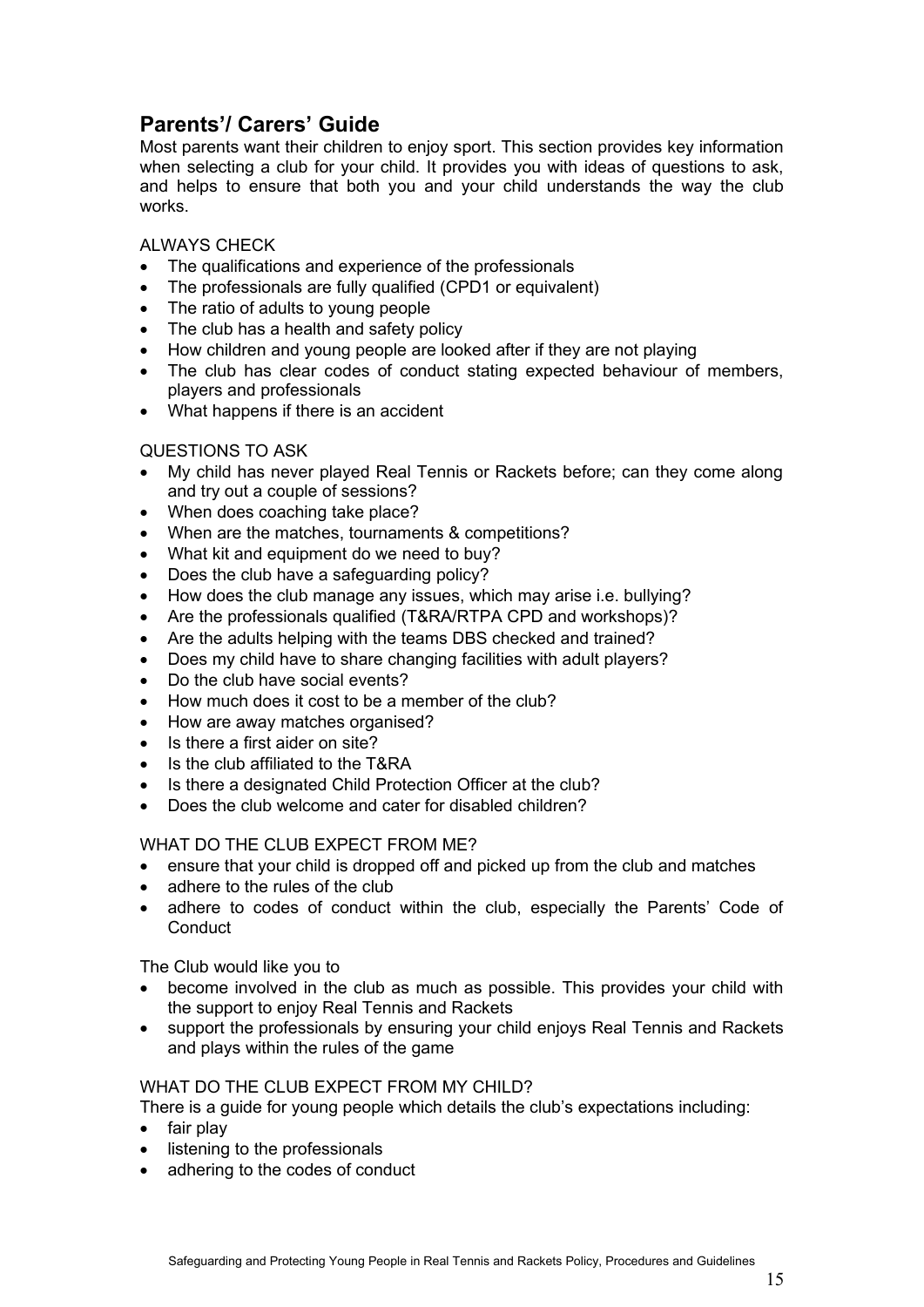• adhering to the rules of the game and rules of the club

WHAT CAN WE EXPECT FROM THE CLUB?

- A friendly welcome, an opportunity to have fun, meet new friends, play and watch Real Tennis and Rackets
- Opportunities for your child to develop their game in a safe environment following the completion of essential risk assessments
- Qualified professionals and responsible volunteers
- Relationships based on trust, honesty and respect where your son/daughter are valued and listened to
- Your child's welfare and safety is paramount
- Club members will recognise your child's rights, whatever their age gender, culture, ability, language, religious belief, racial origin, and/or sexual identity
- Opportunities for you to get involved in the club
- Safeguarding Policy and Complaints Policy are available for you on request
- Clear lines of communication with you about your child, fixtures, training and events

#### WHAT CAN WE EXPECT FROM THE CLUB PROFESSIONALS?

- Appropriately qualified professionals, meaning they are up to date, have public liability insurance and are safe. Professionals will have received a DBS enhanced disclosure and have attended appropriate child protection training
- The provision of group and individual coaching opportunities that are appropriate to players age, standard and needs
- A safe, positive and equitable coaching environment
- Professional and positive role models and ambassadors
- What is being coached is put into context/related to a game situation
- Promotion/quidance on practice and competitive opportunities

#### WHAT CAN WE EXPECT FROM A T&RA SANCTIONED EVENT?

- A well organised and professionally run tournament in accordance with the T&RA Tournaments guide
- All competing juniors wear recommended eye protection
- A tournament marker & qualified first aider
- Available refreshments
- A maximum number of matches played per day:
	- $\circ$  Juniors 3 matches per day
- Under 19 events to be schedules a minimum of 40 minutes apart
- The gap between individual players matches to be scheduled at least 3 hours apart
- Players provided with the opportunity to play a minimum of two matches
- Disputes dealt with by the T&RA Disciplinary Procedure

#### COMMUNICATION

The club will need to ensure they can contact you if required, so they should ask you for your contact details. It is part of the Real Tennis and Rackets philosophy that you are involved in your child's interest. Please ensure that you build a relationship with the professional and support the club by completing all paper work required

# POLICIES AND PROCEDURES AVAILABLE ON REQUEST

The club will have the following available to you on request:

- Health and Safety Policy
- Accident Policy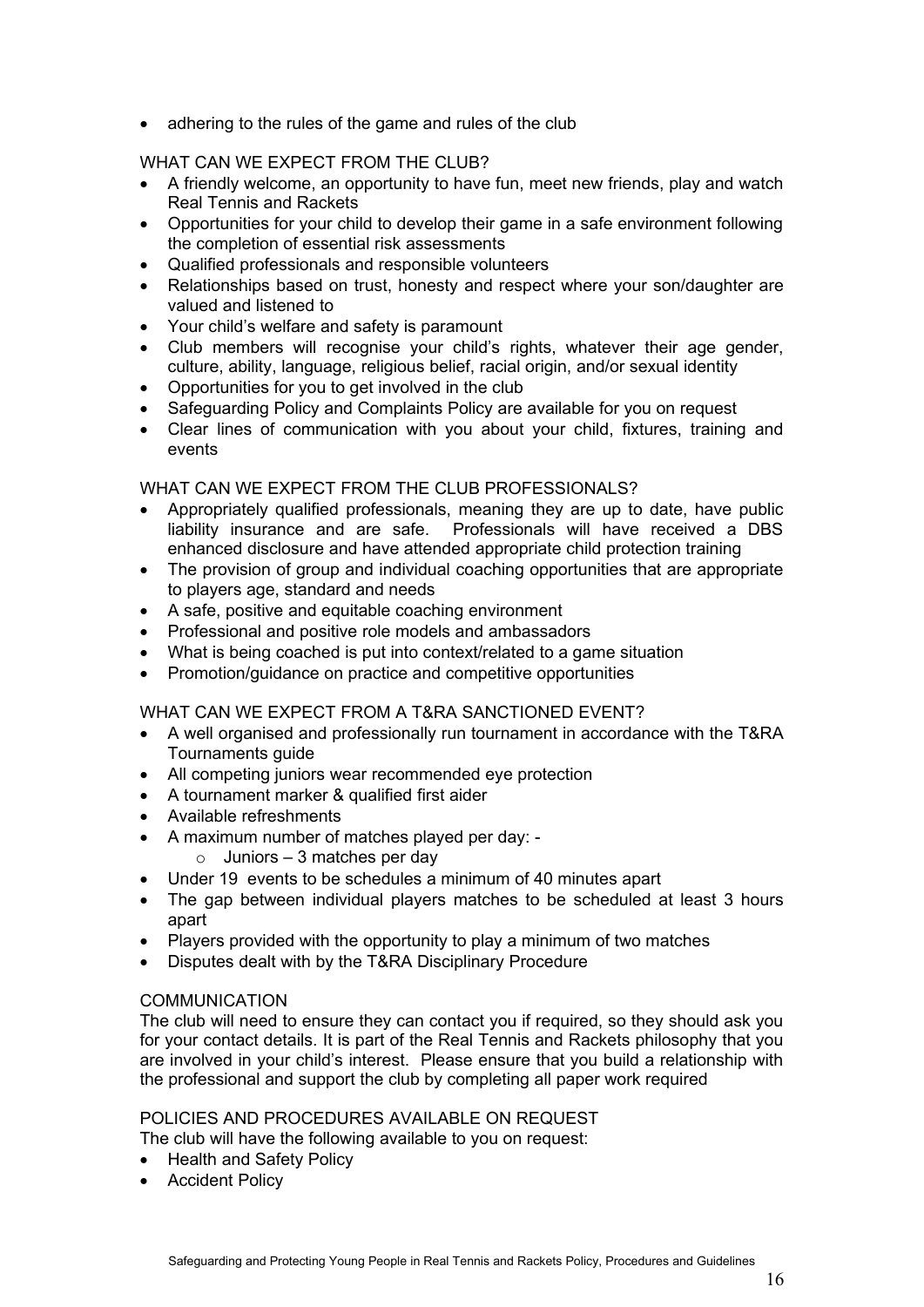- Safeguarding Policy
- Codes of Conduct
- Equality and Diversity Policy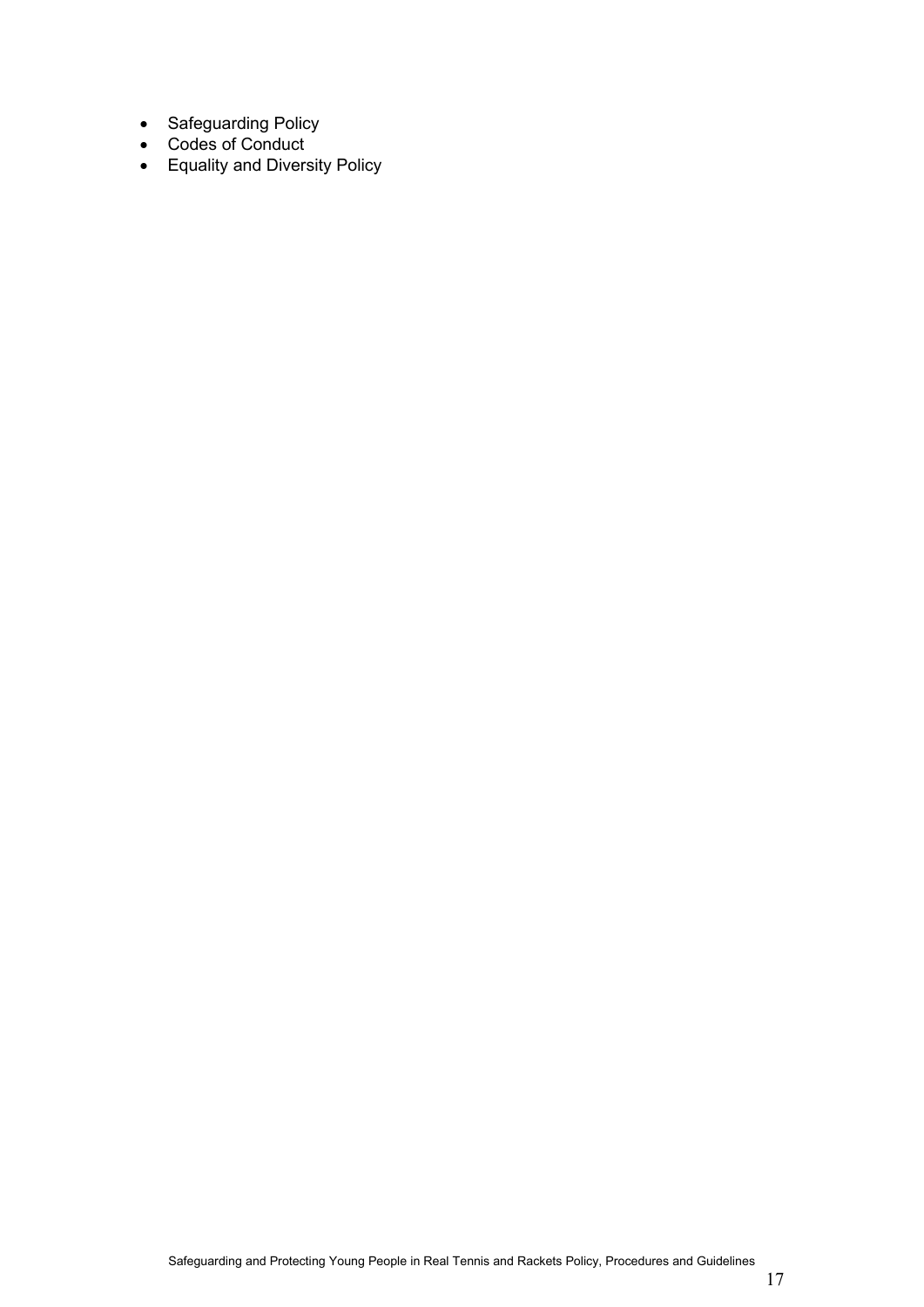# <span id="page-18-0"></span>**Young Person's Guide**

#### WHAT CAN I EXPECT FROM THE CLUB?

#### **A chance for you to become a member**

This will be explained to you when you arrive at the club. You will receive information on how much this will cost, kit you will require, rules of the club, when training sessions are and match information

#### **Qualified professionals**

The professionals understand and know how to help you play the best Real Tennis and Rackets

# **Volunteers**

Any adult working within the club will have been on training to ensure they know how to support and look after you

The club will have a First Aider, Team Managers and a Child Protection Officer. Make sure you know who these people are and introduce yourself to them

#### **Rules and laws**

There are rules for playing Real Tennis and Rackets which you will learn There will be rules of the club which you will also learn e.g.; junior members are not allowed to smoke

These are there for your safety and are not to be broken

# **Opportunities for you to play**

 There will be teams and squads of boys and girls your own age that you will get to know and with whom you will learn how to play Real Tennis and Rackets

#### **Matches and competitions**

There will be a chance for you to train and play in your club team against other clubs

#### **Anti-bullying policy**

This clearly states how the club will deal with any situations of bullying, either adult to young person or young person to young person

# **Safeguarding Policies and Procedures**

This provides the club with ways of ensuring you are safe and enjoy your Real Tennis and Rackets

#### **Codes of Conduct**

These clearly state how club member must act towards you and support you. This includes professionals, volunteers, club officials and parents

#### WHAT DO THE CLUB EXPECT FROM ME?

**Code of Conduct**

The club will have clear messages of how they expect you to behave. This may be in the form of a Code of Conduct.

The Code of Conduct will clearly state what is okay and what is not okay e.g.

- o Junior members are not permitted to smoke
- o Junior members are not permitted to drink alcohol

# YOU HAVE THE RIGHT TO

- Have fun when playing Real Tennis and Rackets
- Be safe when playing Real Tennis and Rackets
- Enjoy your Real Tennis and Rackets
- Make friends at the club
- Be treated with respect by adults at the club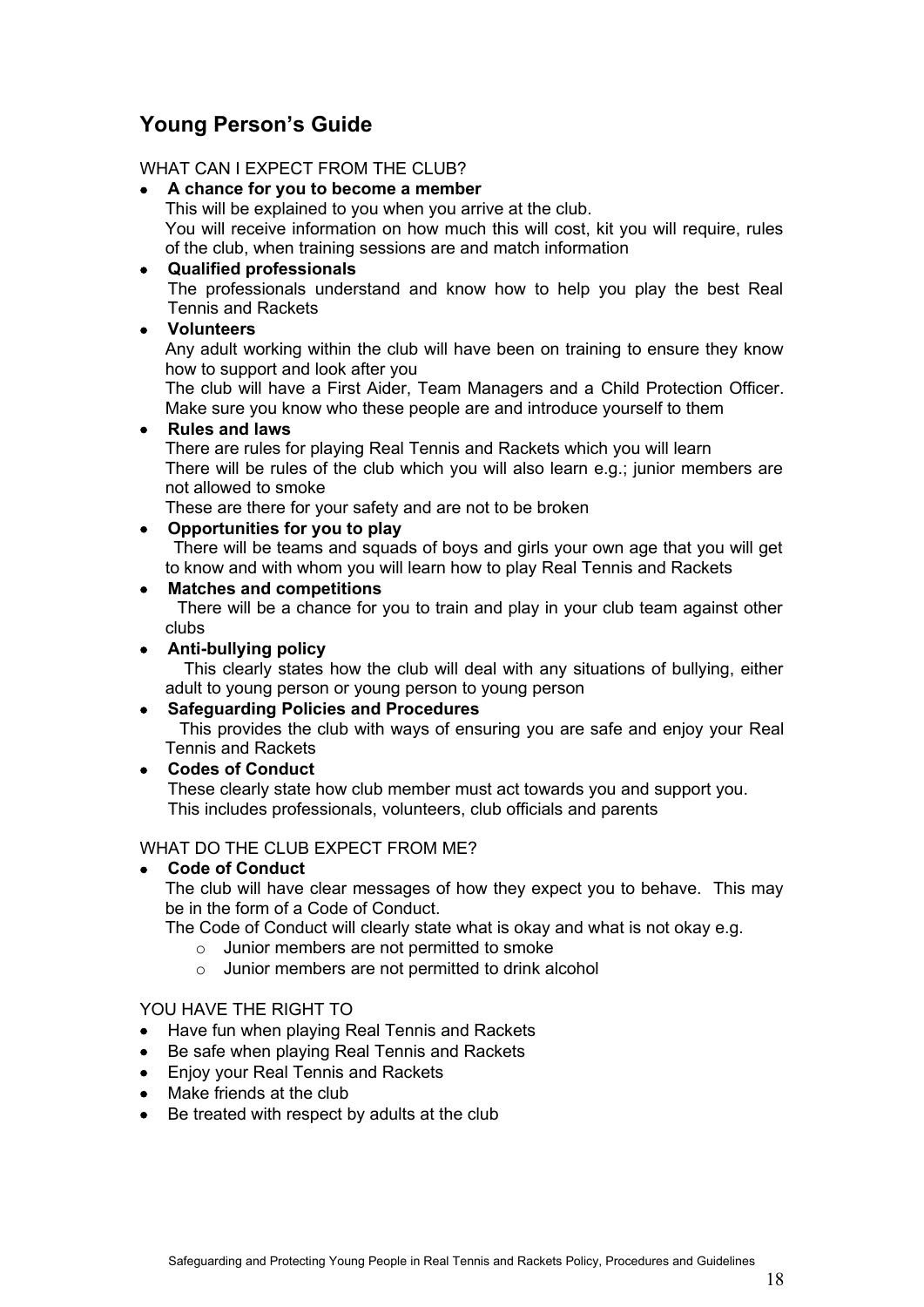# ARE YOU WORRIED? SOMETHING IS WRONG IF SOMEONE…

- Constantly teases you, shouts at you or calls you names
- Threatens, hits, kicks, punches or physically hurts you
- Touches you or does anything which makes you feel uncomfortable
- Makes suggestive remarks or tries to pressurise you into sexual activity
- Damages or steals your belongings
- Does anything that makes you feel lonely, upset worried, unsafe, hurt or embarrassed
- Threatens you

#### If the answer is **YES** - **Don't keep it to yourself – Ask for help from your designated Child Protection Officer**

#### WHAT CAN I DO? TRY TO…

- Be firm and tell the person to stop, make a lot of noise to attract attention
- Get away from the situation, find help or call the police (999)
- Tell your parents/carer or an adult you trust what has happened
- Keep a note of when, time and place, what happened, how you felt and the names of anyone who may have seen what happened
- Use the free 24 hour help lines: **Child Line 0800 1111 NSPCC 0800 800 5000**

#### WHO SHOULD I TALK TO?

#### Talk to your **Child Protection Officer or someone you trust so they can help you.**

It can sometimes be difficult to speak to an adult about how you are feeling.

- You might think that an adult will not understand THEY WILL LISTEN
- You may think that they will not believe you THEY WILL BELIEVE YOU
- You may be scared that they will tell other people that you do not want to know

THEY WILL ONLY TELL SOMEONE WHO CAN HELP

 You might think they have not got time to talk to you THEY WILL ALWAYS MAKE TO TIME TO TALK

It is better to talk to someone:

- Ignoring your worries or concerns could make them worse
- Talking to someone will begin to tackle your worries and concerns
- You only have to share information that you want to share

Telling someone will begin to help you

#### **What will happen if I talk to someone?**

All clubs, which are affiliated to the T&RA, will have Safeguarding and Protection Policy and Procedures. You can ask for a copy of this at any time.

The policy and procedures help ensure that you have fun and are safe. They also support the Child Protection Officer to know what to do to help you if you talk to them.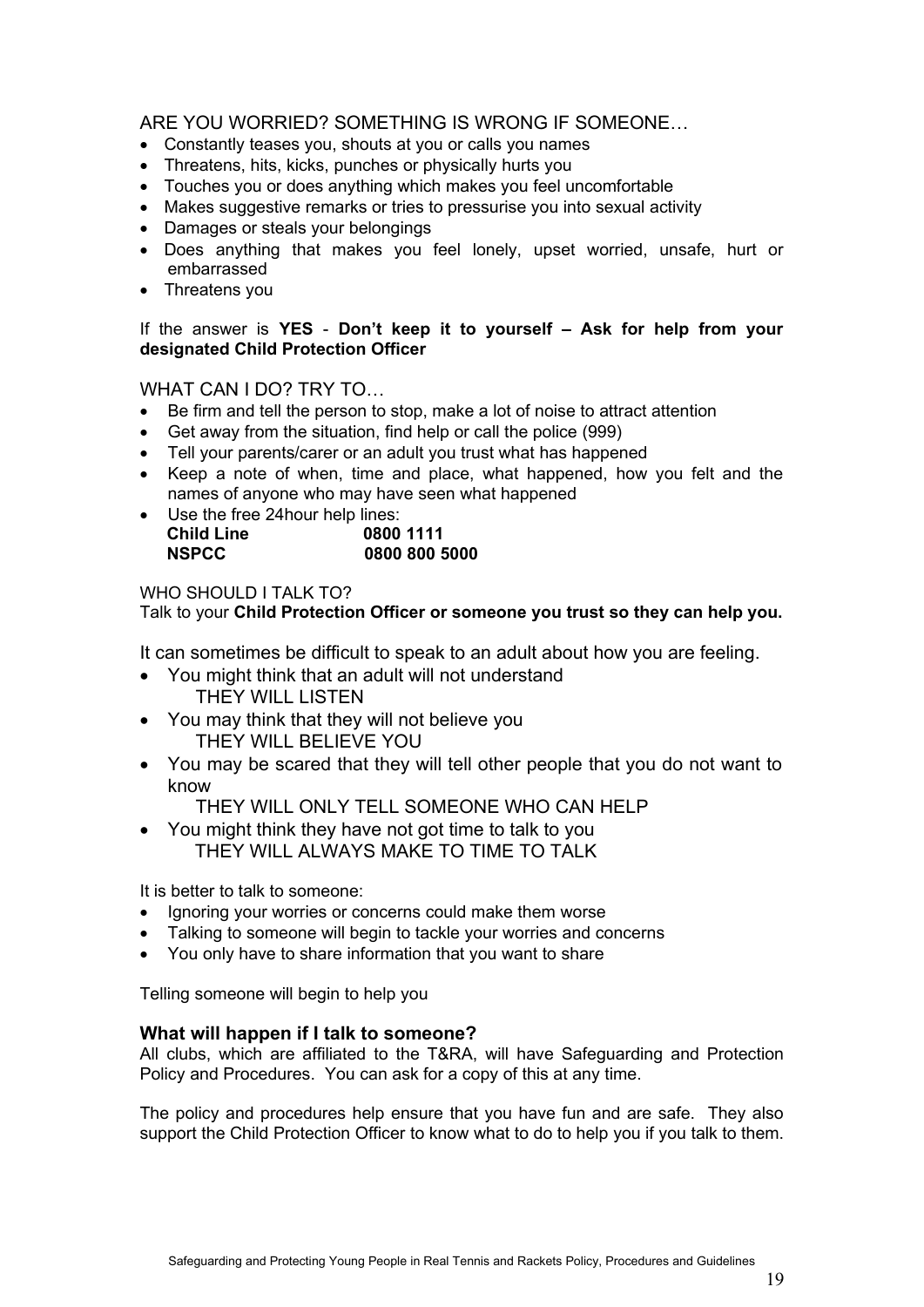#### *Confidentiality*

The Child Protection Officer cannot promise to keep the information you share a secret. However, they do have to keep it CONFIDENTIAL. This means that they may have to tell someone to help with the situation, but only the person/people who can help.

When you are talking to the Child Protection Officer ask them to explain who they need to speak to and why. They may say one of the following:

#### **The T&RA Designated Officer**

The officer will know what to do in any circumstances in which behaviour of adult/ s towards you is upsetting you or could be bullying.

Talking to the officer will begin to help the situation and ensure you can play Real Tennis and Rackets in a safe environment.

#### **Children Social Care (Social Services) or the Police**

Social Services or the police will be called if the Child Officer thinks you may come to more harm or are in danger. This is to help you and ensure you are safe.

#### **Club Child Protection Officer Details:**

Roger Nathan

**Contact details:**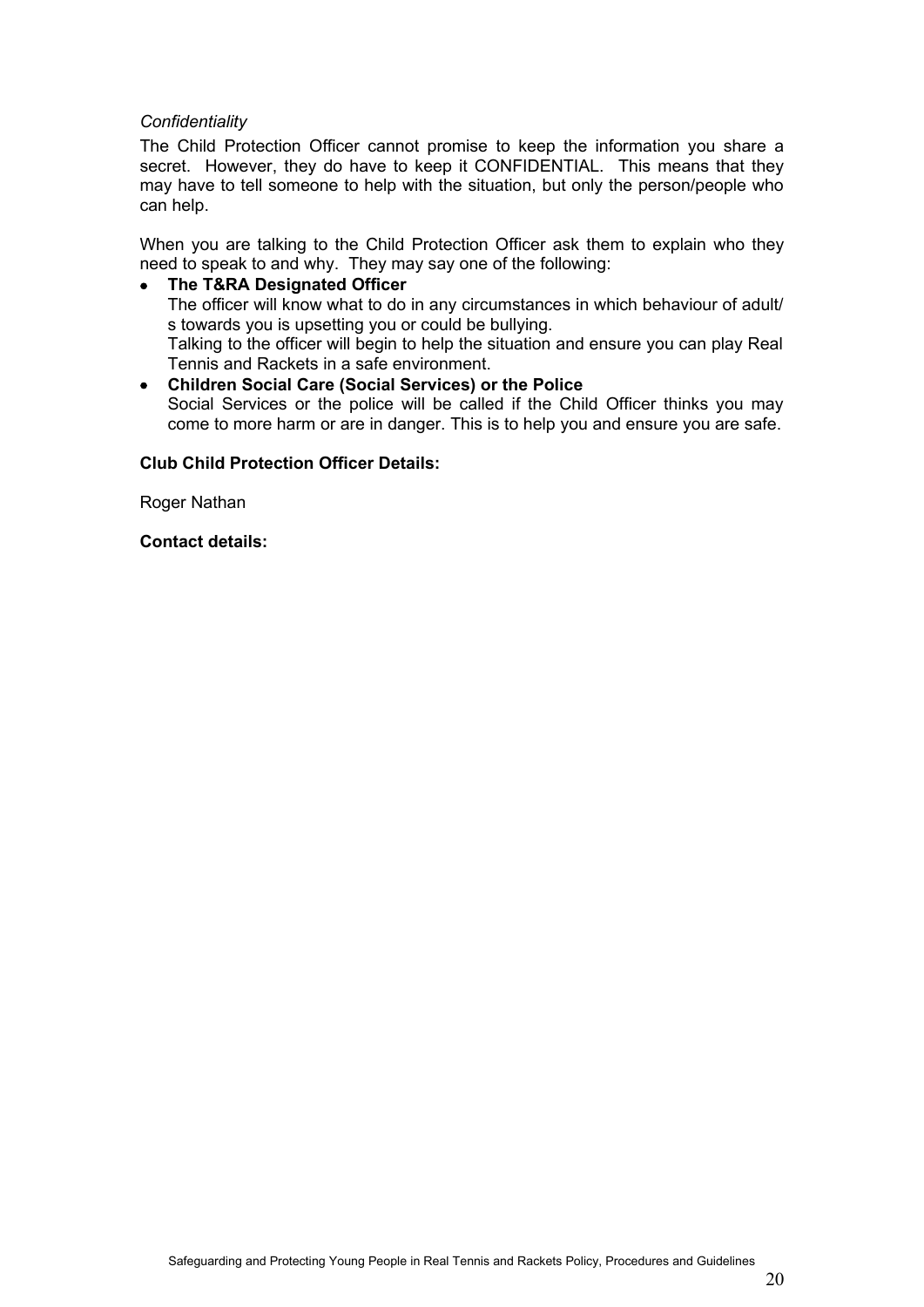# <span id="page-21-0"></span>**Recruitment Guidelines**

The T&RA will ensure that all reasonable steps will be taken to ensure unsuitable people are prevented from working with young people. Therefore, the following steps should be taken when recruiting paid staff or volunteers, either full part-time or on a 'one-off' employment.

# <span id="page-21-1"></span>*Advertising*

If any form of advertising is used to recruit staff, it should reflect the aims of the organisation and where appropriate, the particular programme involved

- The responsibilities of the role
- The level of experience and qualifications required (e.g. experience of working with children and in what role is an advantage)
- The organisation's open and positive stance on safeguarding and protecting young people
- That the advertised jobs/roles comply with the T&RA Equality Policy

# <span id="page-21-2"></span>*Pre-Application Information*

Pre-application information sent to interested or potential applicants should contain:

- A job/role description including roles and responsibilities
- A person specification (e.g. stating qualifications or experience required)
- An application form

# <span id="page-21-3"></span>*Application*

All applicants whether for paid or voluntary, full or part-time positions should complete an application form (see appendix C for an example), which should elicit the following information:

- Name, address and National Insurance Number (confirm identity and right to work)
- Relevant experience, qualifications and training undertaken;
- Listing of past career or involvement in sport (to confirm experience and identify any gaps)
- Any criminal record, including convictions, cautions and formal warnings
- Personal Disclosure whether the applicants are known to any children's services department as being an actual or potential risk to children or young people, a self-disclosure question to establish whether they have ever had action taken against them in relation to child abuse, sexual offences or violence (see appendix D for Self Disclosure Form)
- Any former involvement with the sports
- The applicant's consent to criminal record checks being undertaken if necessary
- The applicant's commitment to abide by the Club/T&RA Codes of Conduct

# <span id="page-21-4"></span>*Screening and Checking*

- A minimum of two written references should be taken up and at least one should be associated with former work with children/young people (See Appendix E)
- All references must be followed up and confirmed by phone
- If concerns arise about the suitability of the individual through the reference, contact the T&RA Designated Officer at T&RA's Head Office
- A Disclosure and Barring Service (DBS) disclosure must be completed (see appendix F for DBS Statement)
- The T&RA has the jurisdiction to act upon any concerns arising through a DBS check (see appendix G for advice for individuals receiving a disclosure).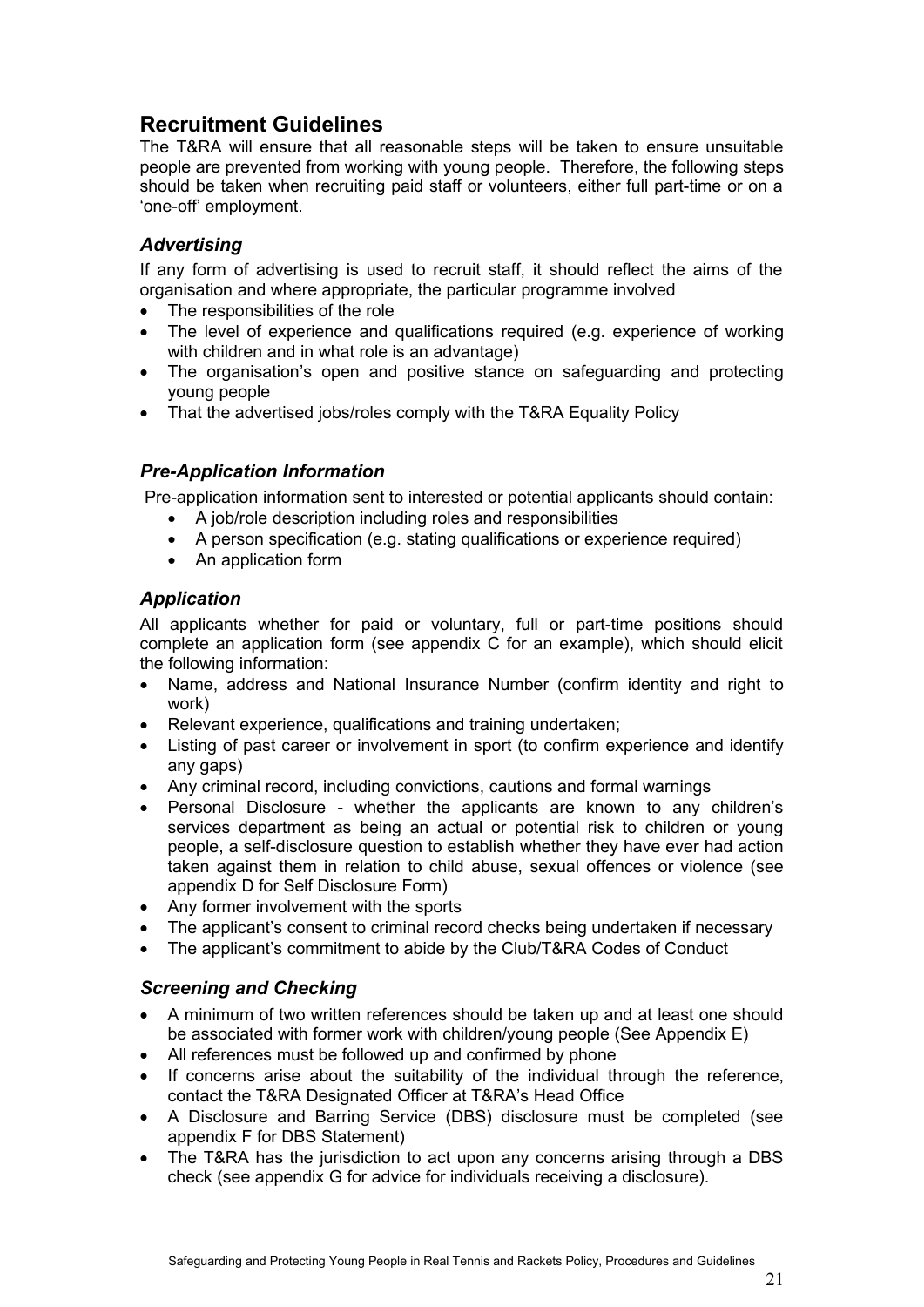# <span id="page-22-0"></span>*Interview*

The meeting/interview provides an opportunity to explore in greater detail information gathered on the application form. It is also recommended that:

- Applicants are asked to bring official photographic proof of identity such as a passport or driving licence
- Prepare questions in advance that will give the applicant an opportunity to demonstrate their relevant experience

As well as considering an applicant's ability to fulfil a position, it is also important to assess their attitudes and commitment to child welfare. Examples questions are:

- Tell us about any previous experience you have working with young people
- Give a child-related scenario and ask what they would do e.g. 'it is a winter evening and the training session has finished. A parent has not arrived – what would you do?' The applicant would be expected to say that they would stay with the child and contact parents to find out where they are
- Is there anything that we should know that would affect your suitability to work with children or young people?

All offers are subject to two satisfactory references and a qualification check. Where relevant, a satisfactory DBS and/or approval of a work permit may also be required. References will be requested once applicants have indicated acceptance. If, subject to offer, the references or DBS checks are not satisfactory, the offer may be revoked.

#### <span id="page-22-1"></span>*Induction*

All staff/volunteers whether paid or voluntary must undergo an induction (formal or informal) to include:

- Signing up to the organisation's safeguarding policy and procedures, best practice guidelines and any codes of conduct that are appropriate
- Confirming and agreeing roles and responsibilities
- Any training needs are established and actioned
- An initial period of supervision or mentoring could be introduced to support the volunteer / staff member

#### <span id="page-22-2"></span>*Training*

If an applicant/volunteer has no experience of working with children, consideration should be given as to the level of training that can be provided/may be required. Ongoing training will be provided to support the individual to fulfil their role. Appropriate Safeguarding and Child Protection training will enable an individual to recognise their responsibilities with regard to good practice and reporting poor practice or concerns regarding children

*The T&RA recommends all adults working with children and young people attend UK's Safeguarding and Protecting Children in Sport three-hour awareness course <https://thecpsu.org.uk/training-events/introductory-safeguarding-training/>*

#### <span id="page-22-3"></span>*Monitoring*

Appraisals/supervision meetings should be offered at regular intervals and more informal mentoring opportunities can support the individual on an ongoing basis. All staff or volunteers should be given the opportunity to:

- Receive feedback
- Identify training needs
- Set new goals
- Highlight any concerns about inappropriate behaviour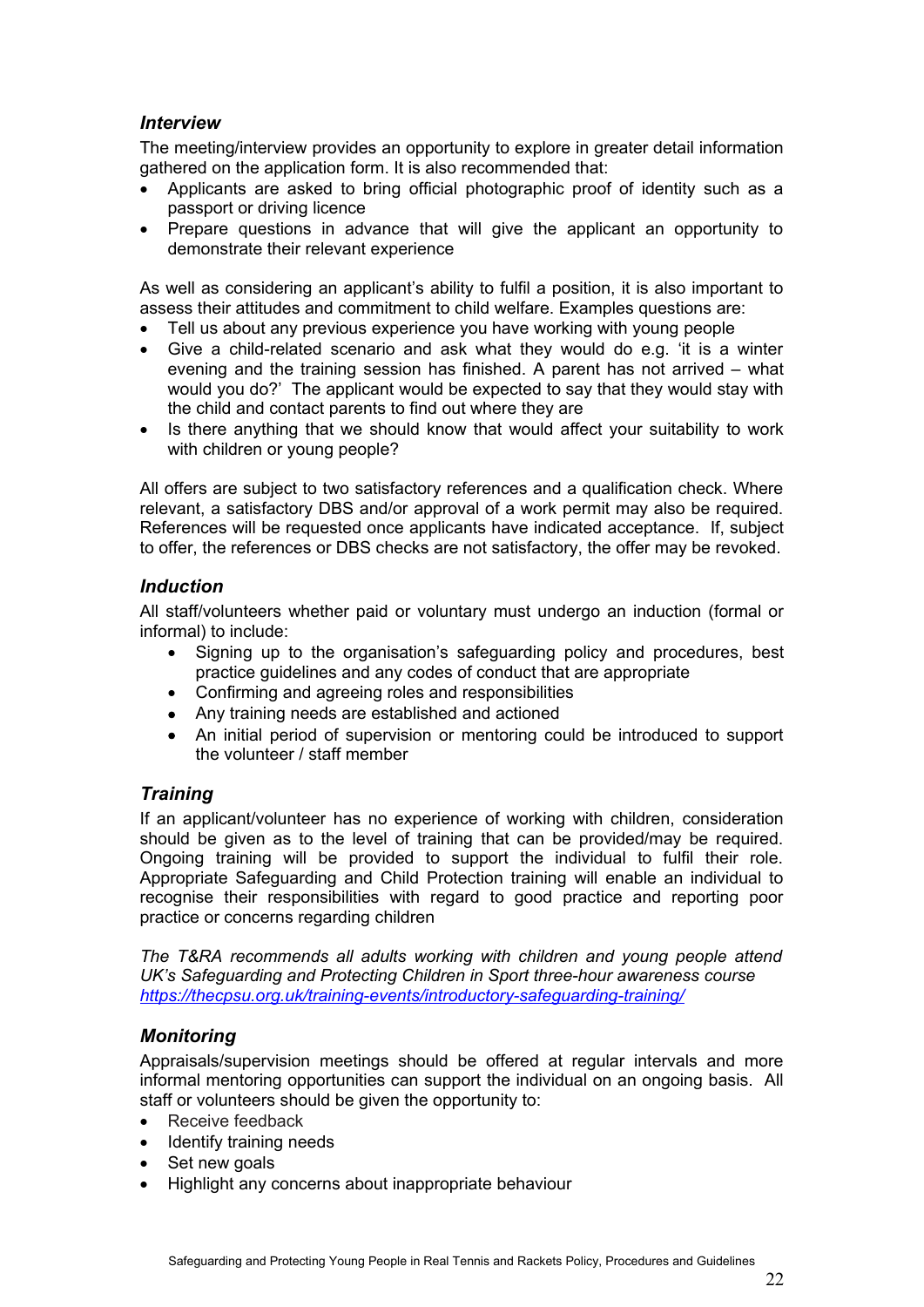# <span id="page-23-0"></span>**Photography Guidelines**

## <span id="page-23-1"></span>*Guidelines on Photography and Video Images*

#### **Definition**

Photographic Images and Video Images includes the use of cameras, digital cameras, video recorders, mobile phones and tablets

# **Introduction**

The T&RA is committed to providing a safe environment for children/young people under the age of 18. Essential to this commitment, is to ensure that all necessary steps are taken to protect children/young people from the inappropriate use of their images in resource and media publications, on the internet, and elsewhere.

Photographs can be used as a means of identifying children and young people when they are accompanied with personal information, for example, - *this is X who is a member of Nonsuch Tennis Club, likes Kylie and supports Chelsea*. This information can make a child vulnerable to an individual who may wish to start to "groom" that child for abuse.

Secondly, the content of the photo can be used or adapted for inappropriate use. While this is rare, there is evidence of adapted material finding its way onto child pornography sites. Real Tennis and Rackets Clubs therefore need to develop a policy in relation to the use of images of children/young people on their web sites and in other publications (see appendix H for example).

When assessing the potential risks in the use of images of players, the most important factor is the potential of inappropriate use of images of children.

If your Club is aware of the potential risks**,** and takes appropriate steps**,** the potential for misuse of images can be reduced.

#### **Key Concerns**

There have been concerns about the risks posed directly and indirectly to children and young people through the use of photographs on web sites and other publications. By adopting the points highlighted in these guidelines, you will be putting into place the best possible practice to protect children/young people wherever and whenever photographs and recorded images are taken and stored.

These guidelines focus on the following key areas:

- The publishing of photographic and/or recorded images of children/young people
- The use of photographic filming equipment at events
- The use of video equipment as a coaching aid

And adopt the following key principles:

- The interests and welfare of children taking part in Real Tennis and Rackets are paramount
- Parents/carers and children have a right to decide whether children's images are to be taken, and how those images may be used
- Parents/carers and children must provide written consent for children's images to be taken and used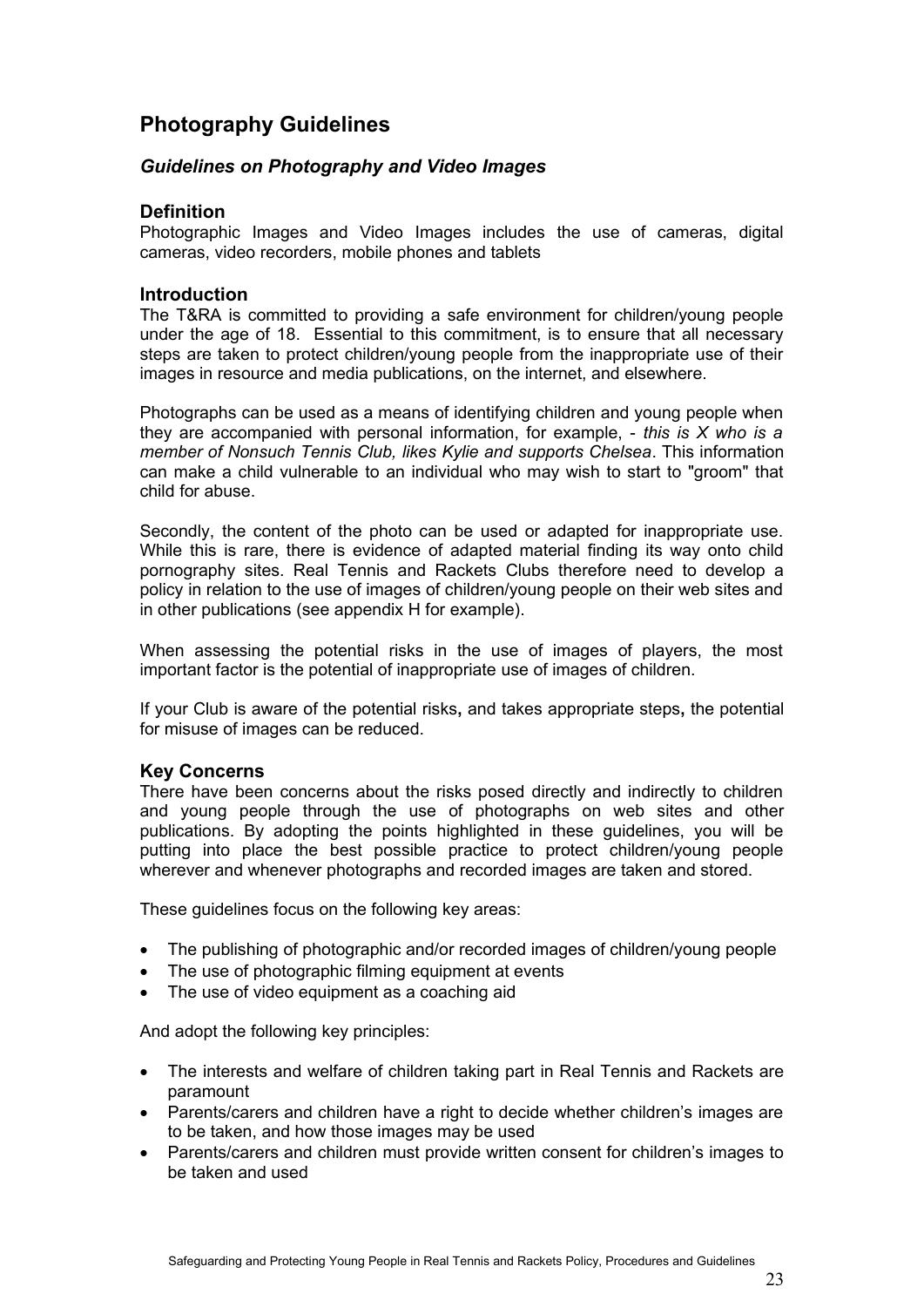- Images should convey the best principles and aspects of the sports, such as fairness and fun
- Care should be taken to ensure that images are not sexual or exploitative in nature, nor open to obvious misinterpretation and misuse
- Images should only be taken by authorised persons, as agreed in the protocol for a particular event
- All images of children should be securely stored
- In the case of images used on web-sites, particular care must be taken to ensure that no identifying details facilitate contact with a child by a potential abuser

# <span id="page-24-0"></span>*Publishing Images - Easy Rules to Remember:*

- Ask for written permission from the player and parent/carers to take and use their image. This ensures that they are aware of the way the image is intended to be used to represent the sport. The Consent Form is one way of achieving this.
- If the player is named, avoid using their photograph
- If a photograph is used, avoid naming the player. **NEVER** publish personal details (email addresses, telephone numbers, addresses, etc) of a child/young person
- Only use images of players in suitable dress (Tracksuit, on court clothing i.e. Tshirt/shorts/skirt, off court clothing) to reduce the risk of inappropriate use
- Try to focus on the activity rather than a particular child and where possible use photographs that represent the broad range of children/young people taking part in Tennis. This might include:
	- o Boys and girls
	- o Ethnic minority communities
	- o Children/young people with disabilities
	- o Girls with hair covered e.g. baseball cap or a scarf
	- o Children/young people wearing eye protection
	- $\circ$  Ensure that images reflect positive aspects of children's involvement (enjoyment/competition etc)

# <span id="page-24-1"></span>*Use of Photographic Filming Equipment at T&RA Events*

The T&RA does not want to prevent parents, carers or other spectators being able to take legitimate photographs or video footage of competitors. However, there is evidence that certain individuals will visit sporting events to take inappropriate photographs or video footage of children/young people. All Clubs should be vigilant about this possibility. Any concerns during an event should be reported to the Child Protection Officer.

The T&RA recommends the introduction of registration for those wishing to take photographs or video footage of children/young people:

#### Tournament Pass (Appendix J)

An application should be made to the organising body who will issue an identification pass giving an individual the authority to take photographs or video footage of children/young people throughout the course of a given tournament. You should:

- Inform players and carers that a photographer will be in attendance at an event and ensure they consent to both the taking and publication of films or photographs (Appendix A Parental Consent Form)
- Provide a clear brief about what is considered appropriate in terms of content and behaviour
- Issue the photographer with identification which must be worn at all times
- Do not allow unsupervised access to players or individual photo sessions at events
- Do not approve/allow photo sessions outside the events or at a player's home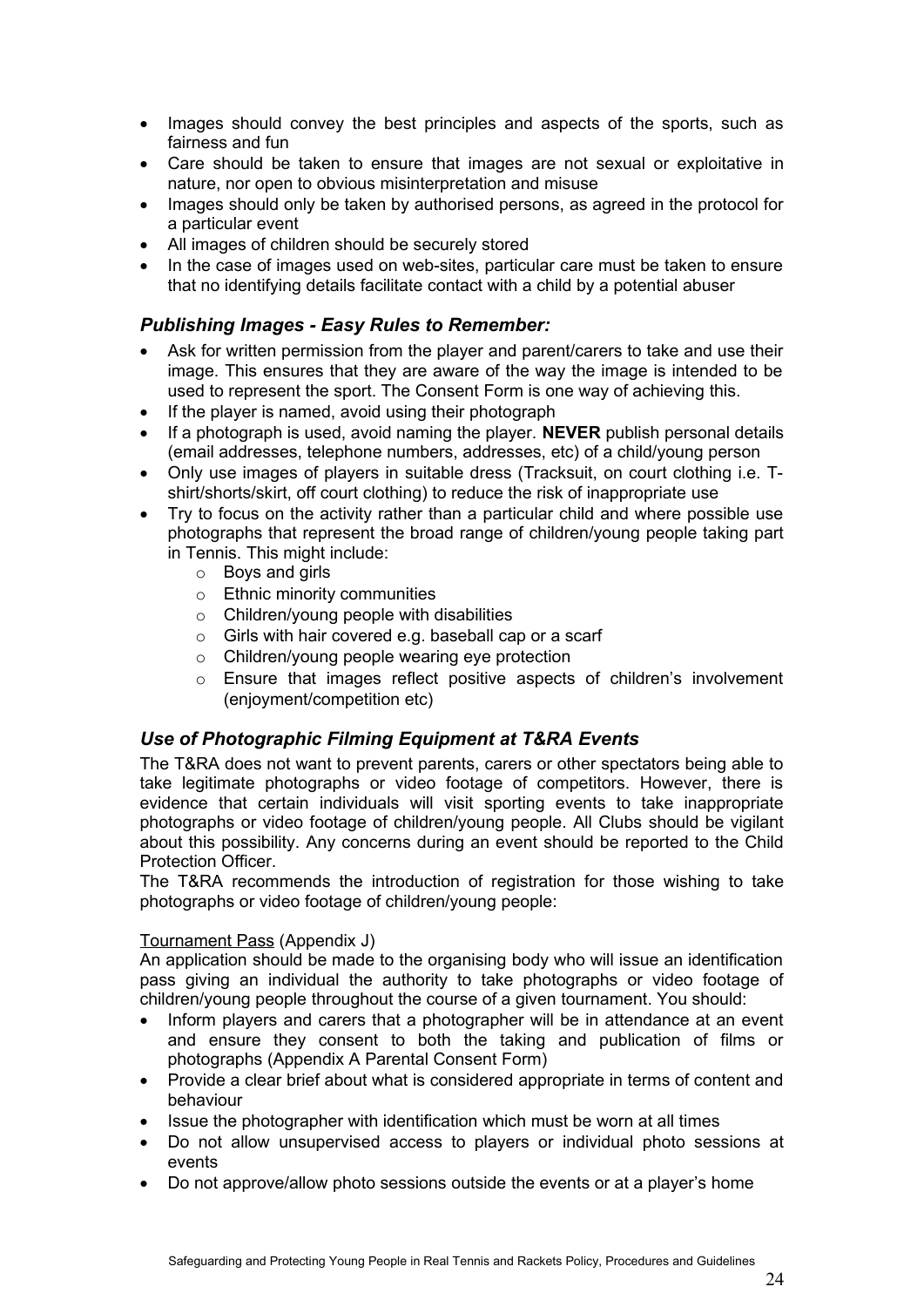If parents/carers or other spectators are intending to photograph or video at an event they should also be made aware of your expectations:

- Parents/carers and spectators should be asked to register at an event if they wish to use photographic equipment including mobile phones
- Players and spectators should be informed that if they have concerns they can report these to the organiser
- Concerns regarding inappropriate or intrusive photography should be reported to the event organiser or official, and recorded in the same manner as any other child protection concern

#### <span id="page-25-0"></span>*Videoing as a coaching aid*

Video can be a valuable coaching aid for clubs. When using video ensure that:

- Children and their parents/carers have given written consent
- Players and their parents are aware that this is part of the coaching programme and clear of the purpose of filming as a coaching aid
- The films are then stored safely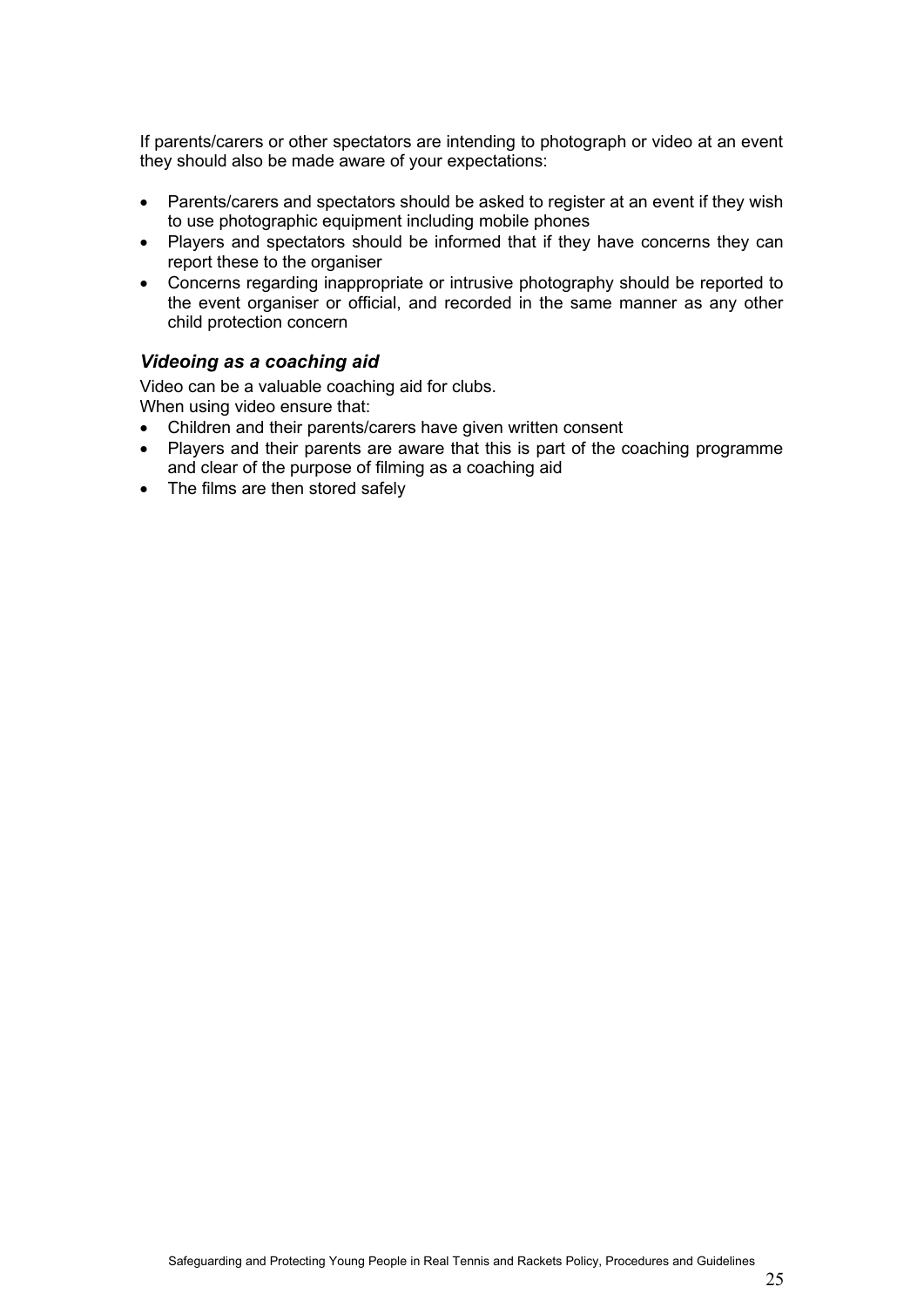# **Tournament Guidelines**

**Good Practice - Tournaments/Away Fixtures/Competitions and League Play**

# Club Events

As a minimum practice you will need to ensure that you follow the framework

<span id="page-26-0"></span>

| <b>Framework</b> |                 |                                                                                                                                                                                                                                                                                                                             | <b>Action</b> | <b>By Who</b> | <b>By When</b> | Comments/<br><b>Budget</b> |
|------------------|-----------------|-----------------------------------------------------------------------------------------------------------------------------------------------------------------------------------------------------------------------------------------------------------------------------------------------------------------------------|---------------|---------------|----------------|----------------------------|
| $\mathbf 1$      | <b>Planning</b> | <b>Purpose of the event</b><br>$\bullet$<br>When<br>$\bullet$<br><b>Where</b><br>$\bullet$<br>Who<br>$\bullet$<br><b>Risk Assessment</b><br>$\bullet$<br>Format<br>$\bullet$<br>Cost<br>$\bullet$                                                                                                                           |               |               |                |                            |
| $\mathbf{2}$     | Communication   | <b>With Parents</b><br><b>With Players</b><br><b>With Staff</b><br>Key info;<br><b>Dates</b><br>$\bullet$<br><b>Venues</b><br>$\bullet$<br><b>Consent forms</b><br>$\bullet$<br><b>Medical forms</b><br>$\bullet$<br><b>Travel details</b><br>$\bullet$<br><b>Times</b><br>$\bullet$<br>Cost<br>$\bullet$<br>Programme<br>٠ |               |               |                |                            |
|                  |                 |                                                                                                                                                                                                                                                                                                                             |               |               |                |                            |

Safeguarding and Protecting Young People in Real Tennis and Rackets Policy, Procedures and Guidelines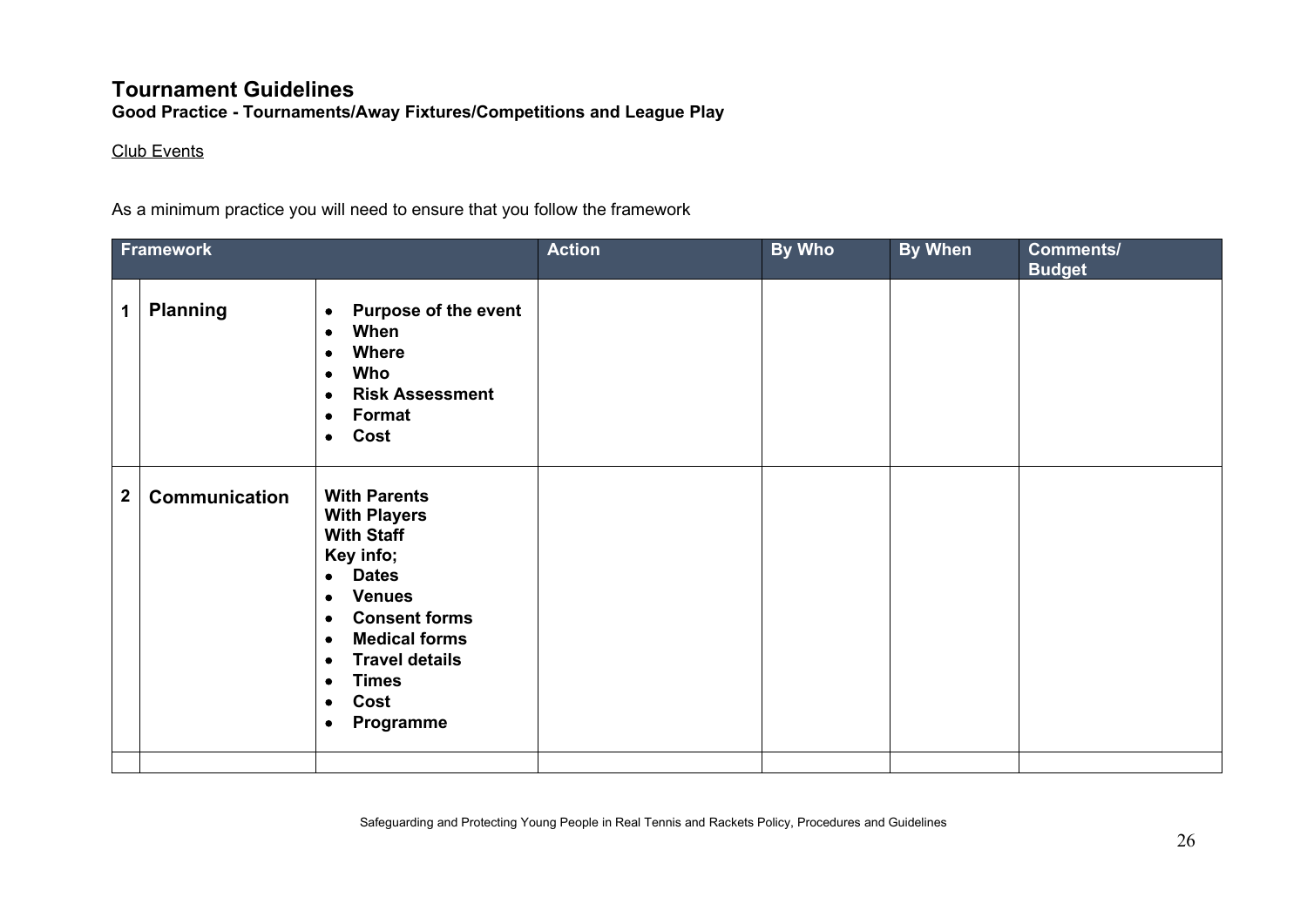| Framework       |                                        |                                                                                                                                                                                                                                                                       | <b>Action</b> | <b>By Who</b> | <b>By When</b> | <b>Comments/</b><br><b>Budget</b> |
|-----------------|----------------------------------------|-----------------------------------------------------------------------------------------------------------------------------------------------------------------------------------------------------------------------------------------------------------------------|---------------|---------------|----------------|-----------------------------------|
| $\mathbf{3}$    | <b>Staff and</b><br><b>Supervision</b> | <b>Staff Screening and</b><br>$\bullet$<br>checks<br><b>Codes of Conduct</b><br>$\bullet$<br><b>Ratios of staff to</b><br>$\bullet$<br>players<br><b>Roles and</b><br>$\bullet$<br><b>Responsibilities</b><br><b>Supervision</b><br>٠<br><b>Training</b><br>$\bullet$ |               |               |                |                                   |
| 4               | <b>Transport</b>                       | <b>Forms of transport</b><br>$\bullet$<br><b>Supervision</b><br>$\bullet$                                                                                                                                                                                             |               |               |                |                                   |
| $5\phantom{.0}$ | <b>Emergency</b><br>procedures         | In an Emergency<br><b>Welfare Procedure</b>                                                                                                                                                                                                                           |               |               |                |                                   |
| 6               | <b>Insurance</b>                       | <b>Relevant and adequate</b><br>cover                                                                                                                                                                                                                                 |               |               |                |                                   |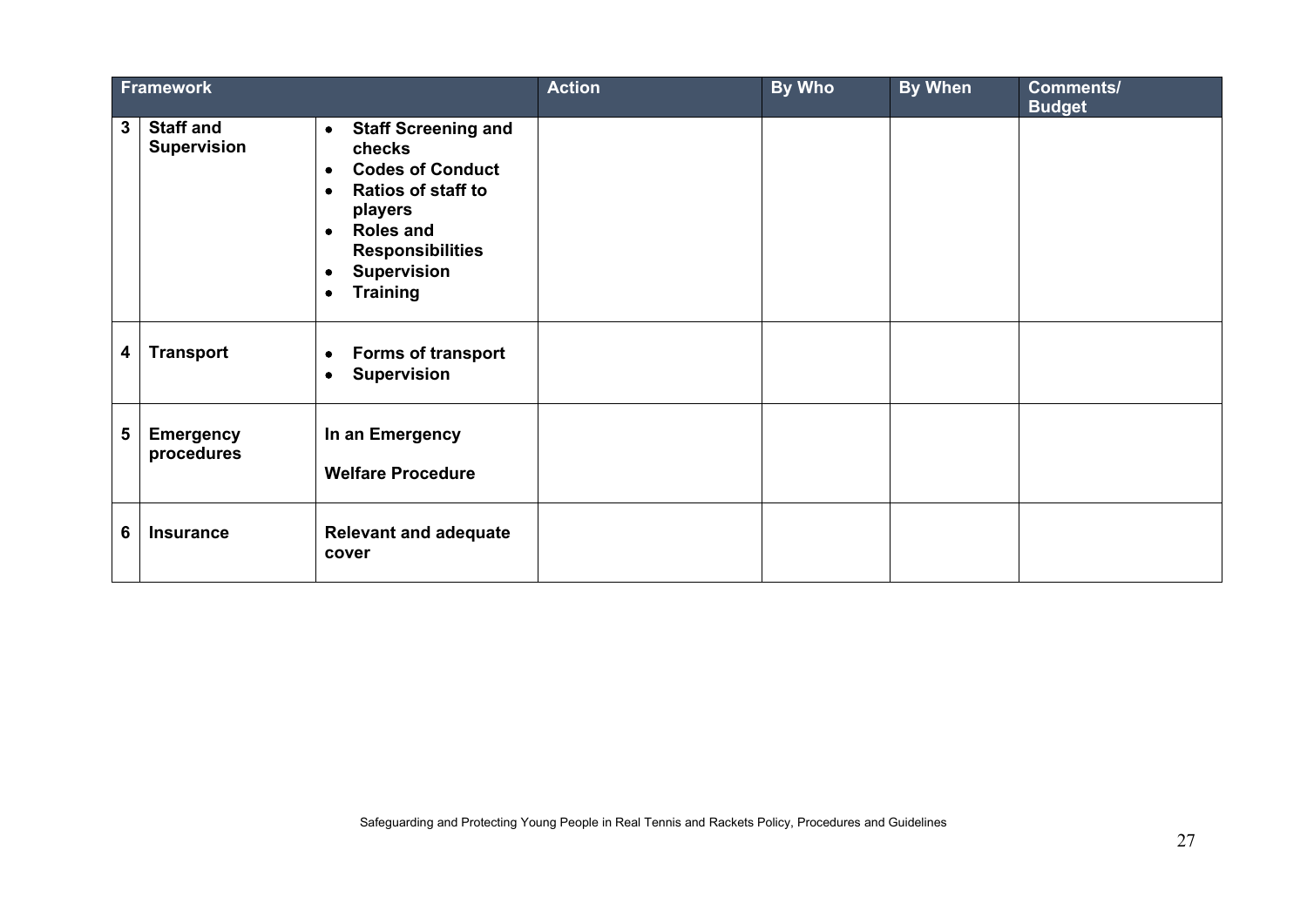#### Private Cars

It is strongly advised that private cars, other than those of parents, are not used by coaches, club volunteers, team managers or referees to transport young players at any time, either to and from a training session, or to away fixtures.

If for any reason this is the ONLY feasible method of transport the following guidelines must be followed.

- Drivers must register their vehicle with the Club (Appendix B)
- Drivers must ensure the safety of passengers
- Drivers must ensure that their vehicle is roadworthy and that they have a valid licence and insurance cover
- Drivers must only use vehicles with seat belts and ensure that their passengers are wearing these when in transit
- Drivers must be aware of their legal obligations when transporting young players
- Parents/guardians/or carers must give written permission if their child/children is/are being transported in another adult's car
- Clear information on the expected time of departure and arrival need to be communicated to relevant people i.e. parents/guardian or carer
- Drivers should not be alone with a young person in the car at any time. If this situation arises drivers need to ensure that the young person is in the back of the car
- The driver must have been checked and complied with the recruitment procedures set out in the Recruitment Guidelines Section (Pages 19-20).

#### If hiring transport

When booking transport for an away fixture you will need to remember the following points

- Passenger safety
- Competence of the driver and whether the driver holds an appropriate valid licence
- Number of driving hours for the journey and length of the drivers day including non-driving hours
- Whether more than one driver is required
- Type of journey, traffic conditions, weather, appropriate insurance cover
- Journey time and distance and stopping points
- Supervision requirements
- Suitability of transport if the team includes disabled players
- Drivers to take breaks and be aware of emergency procedures

Legislation Points to Remember

- Vehicles must be appropriate and road worthy
- The driver is responsible for the vehicle during the trip
- All minibuses and coaches carrying groups of three or more young people aged between 3 and 15 years MUST BE FITTED WITH A SEAT BELT FOR EACH YOUNG PERSON[2](#page-28-0)
- There must be an anchor point for wheelchair users if appropriate

Minibuses

 Ensure that anyone who is driving a group minibus has received training on driving the minibus and the management of passengers

<span id="page-28-0"></span><sup>&</sup>lt;sup>2</sup> Restraints must comply with legal regulations – see Dept for Transport – "Minibus and Coach Seat Belts – Advice to Users and Operators.." www.dft.gov.uk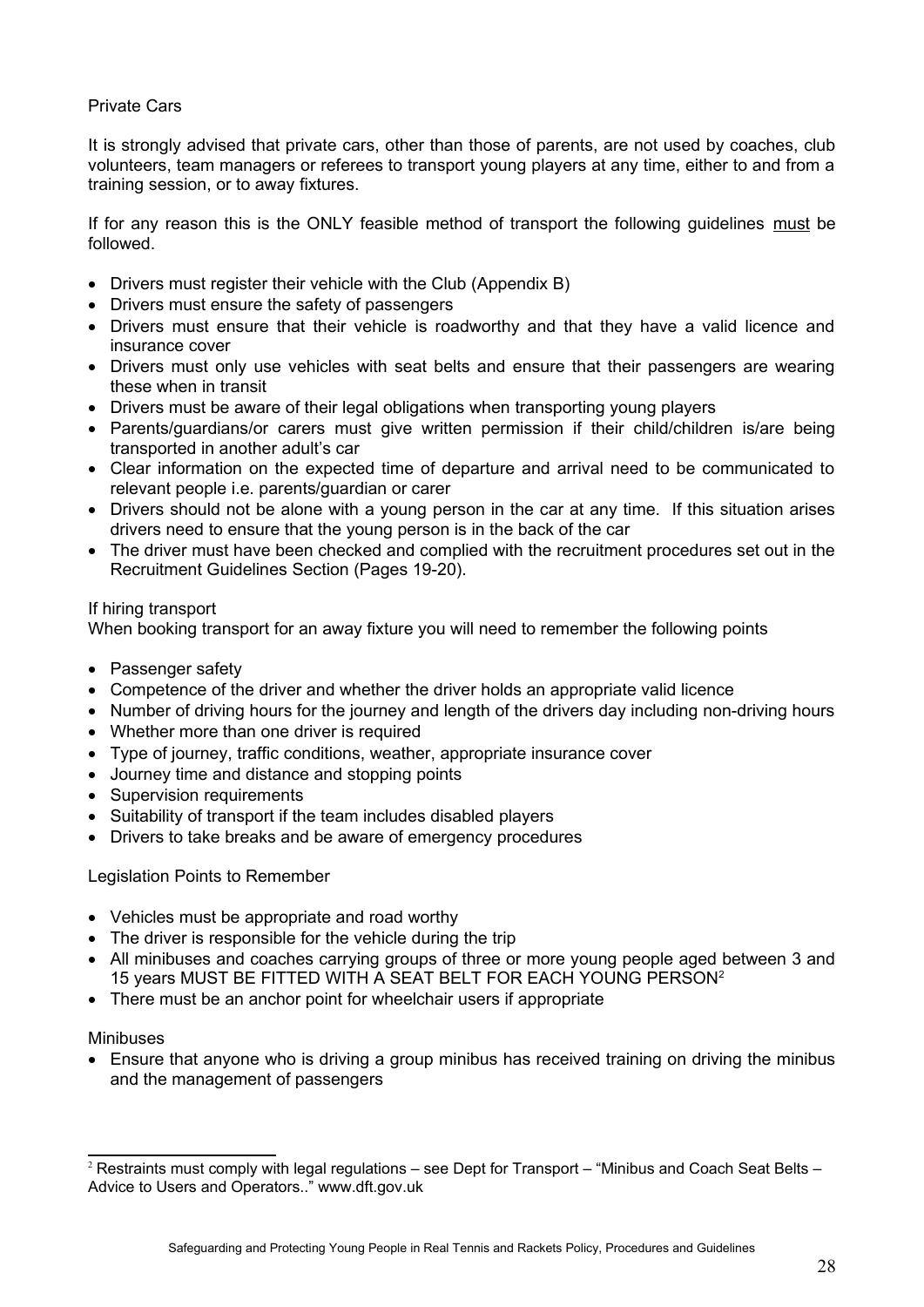# <span id="page-29-0"></span>**Recognising Poor Practice and Abuse**

All adults working within Real Tennis and Rackets have a duty of care to respond to suspicions of poor practice or abuse or bullying. Adopting and publicising the *'Taking Action Guidelines'* (see page 31), within your club will ensure that anyone with a concern can share it with a designated person i.e. the Child Protection Officer. The Child Protection Officers are there to support you and will enable concerns to be expressed and acted upon in confidence.

#### **It is NOT your responsibility to decide if a situation is poor practice, abuse or bullying BUT IT IS YOUR RESPONSIBILITY TO REPORT YOUR CONCERNS TO THE CHILD PROTECTION OFFICER**

## **Poor Practice**

Poor practice is behaviour, which contravenes the T&RA Safeguarding and Protecting Young People in Real Tennis and Rackets Policy and Procedures This includes behaviour, which contravenes

- The T&RA Safeguarding and Protecting Young People in Real Tennis and Rackets Policy
- The T&RA Anti Bullying Policy
- The T&RA Equity Policy
- The T&RA Codes of Conduct
- The T&RA Safeguarding and Protecting Young People in Real Tennis and Rackets Procedures and Guidelines

#### **It is NOT your responsibility to decide if a situation is poor practice, abuse or bullying BUT IT IS YOUR RESPONSIBILITY TO REPORT YOUR CONCERNS TO THE CHILD PROTECTION OFFICER**

#### **Abuse and Bullying**

Abuse can and does occur in a wide range of settings, including sport. Abuse is a description of ways in which individuals harm children and young people, often by those who they know and trust.

It is generally acknowledged that there are four types of abuse - see appendix K for definitions of abuse and bullying

Abuse can occur outside of or within the Tennis environment. It is important that any feelings about abuse are recognised but that we all take responsibility to act if we have a concern about a child or young person.

It is therefore crucial that all allegations and suspicions are treated seriously and appropriate actions taken. An environment that explicitly attempts to identify and report possible abuse or poor practice helps create a safer culture for children and young people*.* 

Indications that a child may be being abused include the following:

- Unexplained or suspicious injuries such as bruising, cuts or burns, particularly if situated on a part of the body not normally prone to such injuries
- An injury for which the explanation seems inconsistent
- The child describes what appears to be an abusive act involving him/her
- Someone else (a child or adult) expresses concern about the welfare of another child
- Unexplained changes in behaviour (e.g. becoming very quiet, withdrawn or displaying sudden outbursts of temper)
- Inappropriate sexual awareness
- Engaging in sexually explicit behaviour
- Distrust of adults, particularly those with whom a close relationship would normally be expected
- Has difficulty in making friends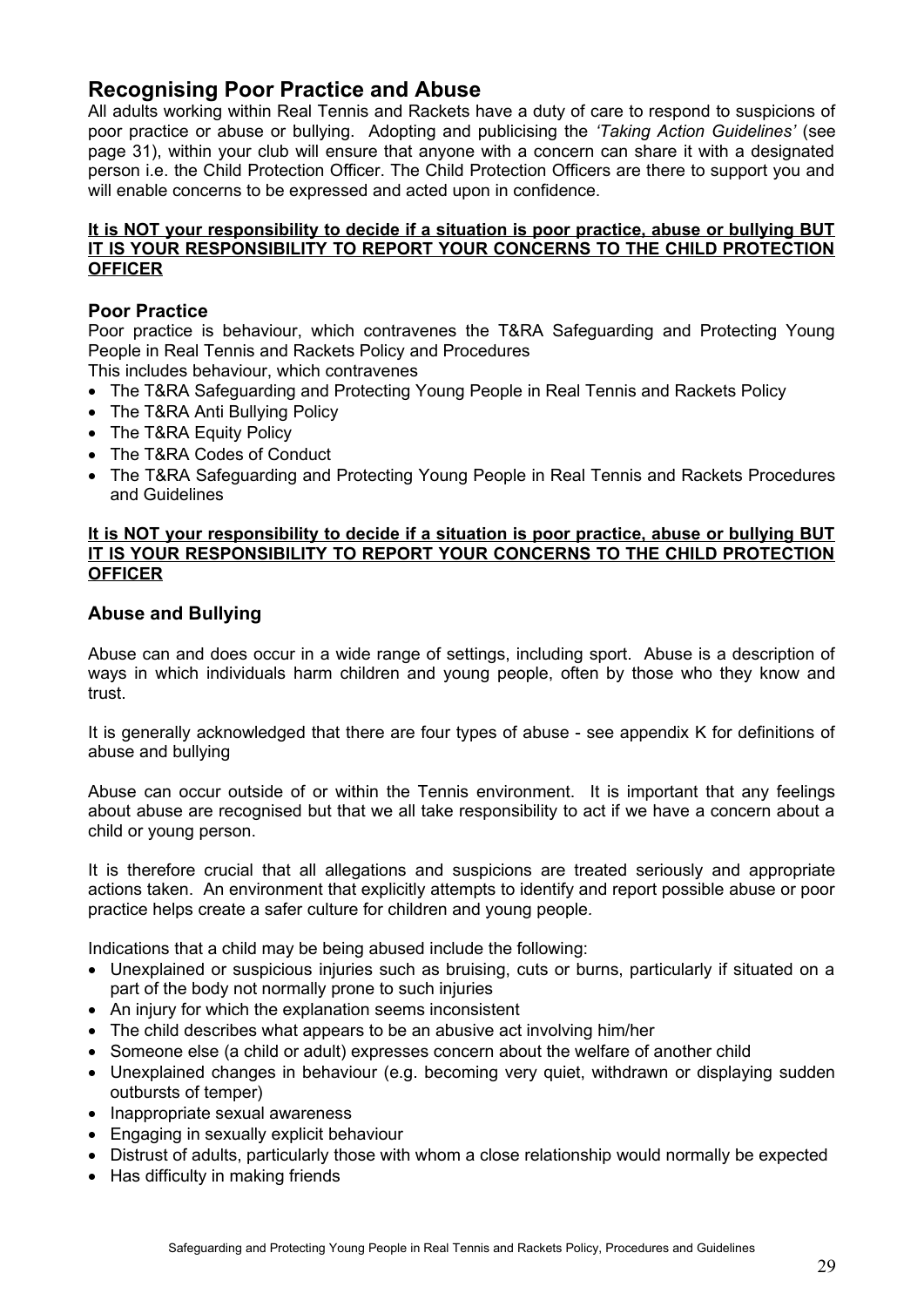- Is prevented from socialising with other children
- Displays variations in eating patterns including overeating or loss of appetite
- Loses weight for no apparent reason
- Becomes increasingly dirty or unkempt

It should be recognised that this list is not exhaustive and the presence of one or more of the indicators is not proof that abuse is actually taking place.

Any one of these symptoms could be related to other family issues such as family upset of parental separation, divorce or bereavement, highlighting the importance of communication needed with parents or carers to help clarify any initial concerns.

For further information please refer to the T&RA Anti-Bullying Policy available within these guidelines or on the website – [www.tennisandrackets.com](http://www.tennisandrackets.com/)

#### **It is NOT your responsibility to decide if a situation is poor practice, abuse or bullying BUT IT IS YOUR RESPONSIBLITY TO REPORT YOUR CONCERNS TO THE CHILD PROTECTION OFFICER**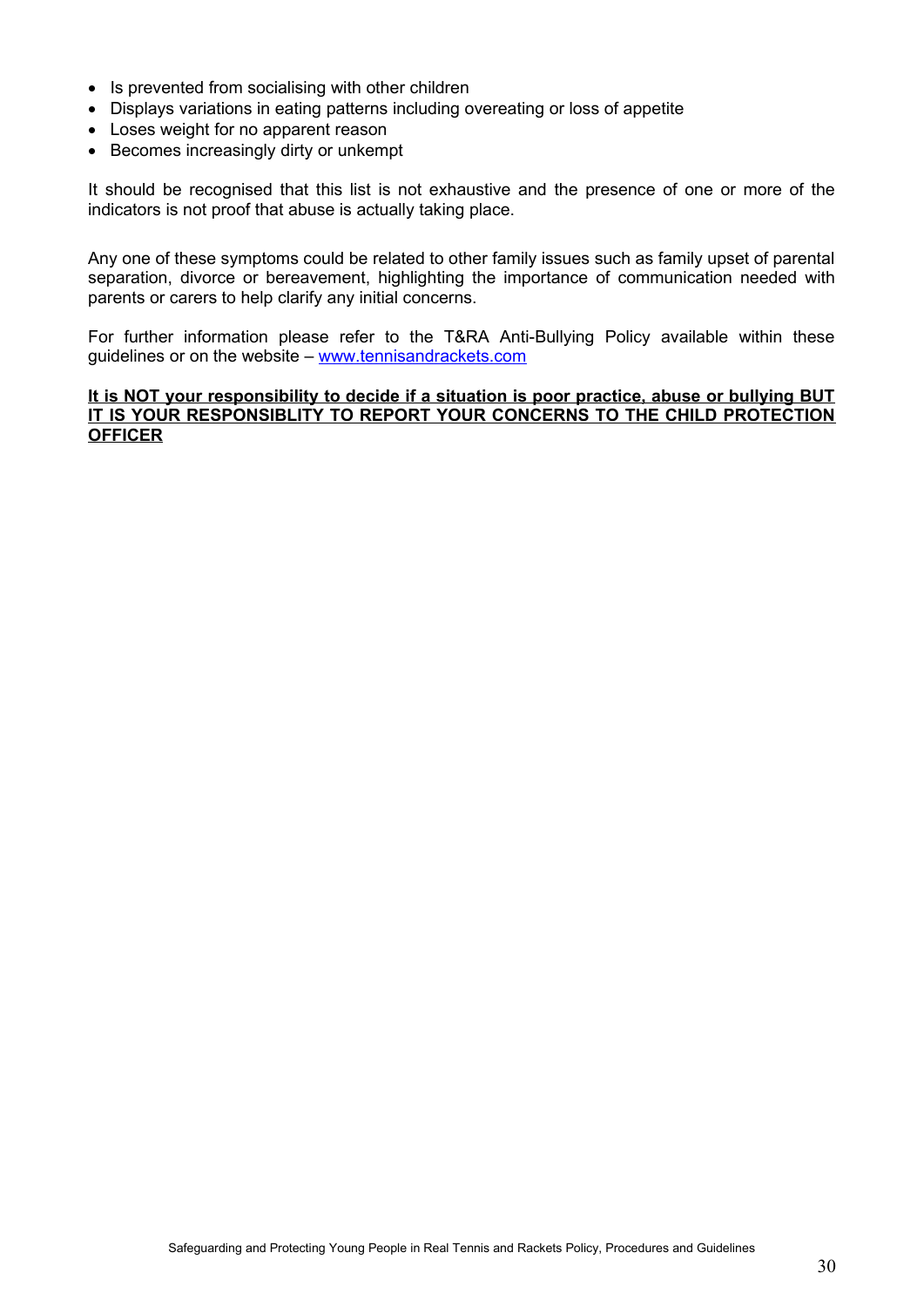# <span id="page-31-0"></span>**Taking Action NO ACTION IS NOT AN OPTION**

If you find yourself in the following situations YOU MUST FOLLOW THE T&RA REPORTING PROCEDURES:

- concerned about poor practice
- concerned about possible abuse
- a young person (or another party) tells you that they are concerned about the behaviour of another towards them/child or young person
- you are aware of (or concerned about) the possible abuse of a child/young person outside of the club

To ensure that appropriate action is taken when concerns are reported of suspected abuse, bullying or poor practice, the T&RA has:

- trained and appointed a National Designated Officer
- appointed suitable volunteers who are responsible for managing any reported concerns
- requires all clubs to recruit, appoint and train a Child Protection Officer, who should receive training through the NPSU (Appendices K & L detail the role and responsibilities of a Child Protection Officer)

# **Reporting Procedures**

The following guidelines should be followed where there is a concern relating to the welfare of a young person, for all those involved with juniors in Tennis and Rackets:

- If the young person is in immediate danger or has been physically injured ensure they are safe, contact parents/carer if appropriate; and then police or children's social care (social services)
- If the young person is not in immediate danger but you have concerns either
	- o discuss the concerns with the relevant Child Protection Officer who will advise on the correct procedure for referring your concern appropriately **OR**
	- o contact the T&RA National Designated Officer (see [www.tennisandrackets.com](http://www.tennisandrackets.com/) for details)
- Make a note of what you have seen or heard but do not delay in passing on the information. Complete a T&RA Incident Record Form (Appendix M) as soon as possible.

#### **It is NOT your responsibility to decide if a situation is poor practice, abuse or bullying - BUT IT IS YOUR RESPONSIBILITY TO REPORT YOUR CONCERNS TO THE CHILD PROTECTION OFFICER**

Working in a club

 you must report your concerns or any information received to the Club Child Protection Officer, who will refer the matter to the T&RA National Designated Officer

Working in a school

you must inform the designated teacher, who will follow their reporting procedures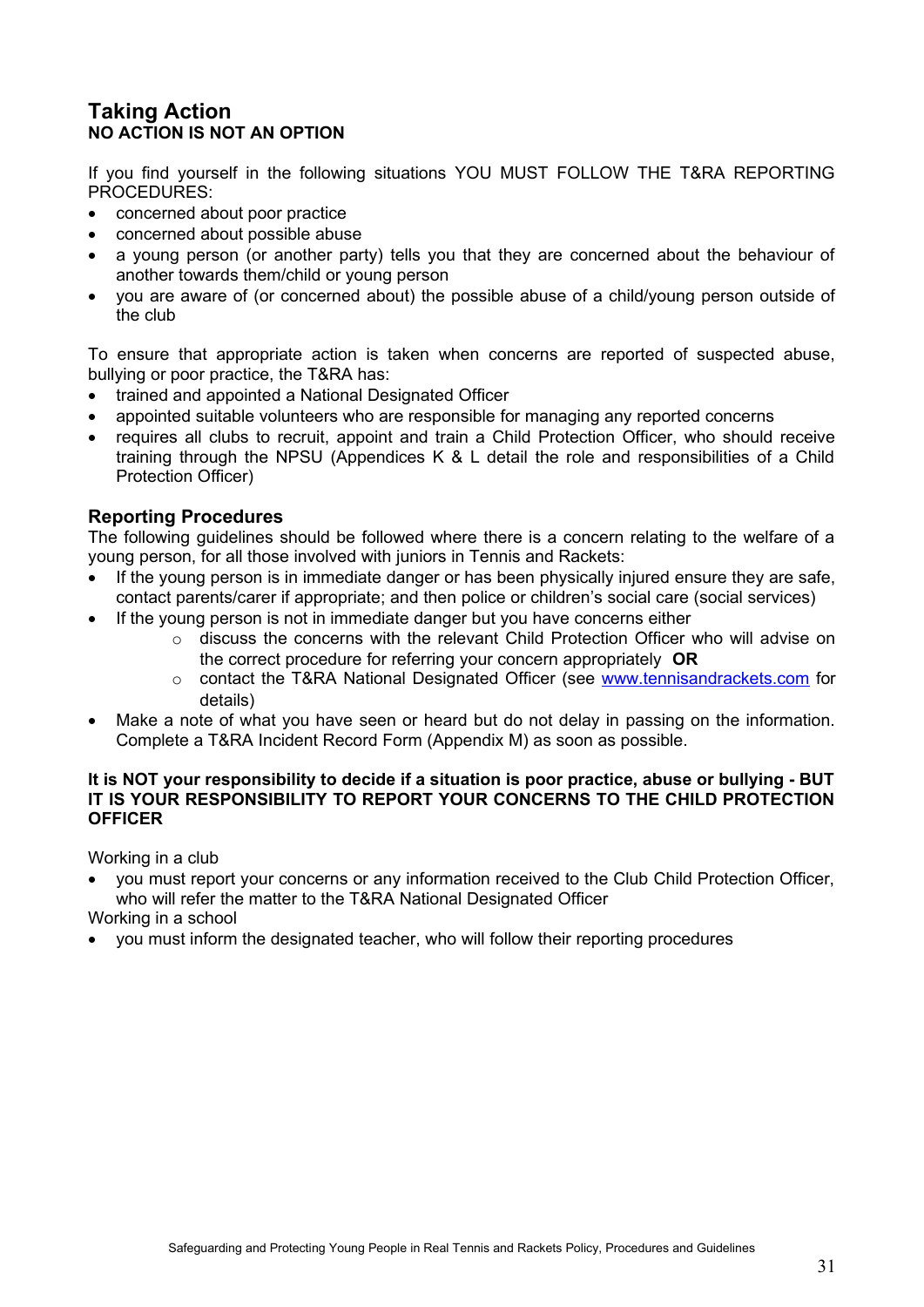## **Reporting and Managing Poor Practice or Possible Abuse In Real Tennis and Rackets**

Does the behaviour of a volunteer/member of staff towards a child/ young person raise concern? If the answer is yes then:

Report your concerns to the relevant Club Child Protection Officer (Complete a T&RA Incident form)

Who will:

- Reassure you and support you
- Report to T&RA Designated Officer

Who will

Decide if the concern constitutes poor practice or possible abuse

**If your concerns relate to the Club Child Protection Officer report directly to the Club Chairman or, if necessary, the T&RA Designated Officer** (see [www.tennisandrackets.com](http://www.tennisandrackets.com/) for details)

# <span id="page-32-0"></span>**What Happens Next?**

T&RA Procedures are followed to ensure the referral is managed appropriately and fairly.

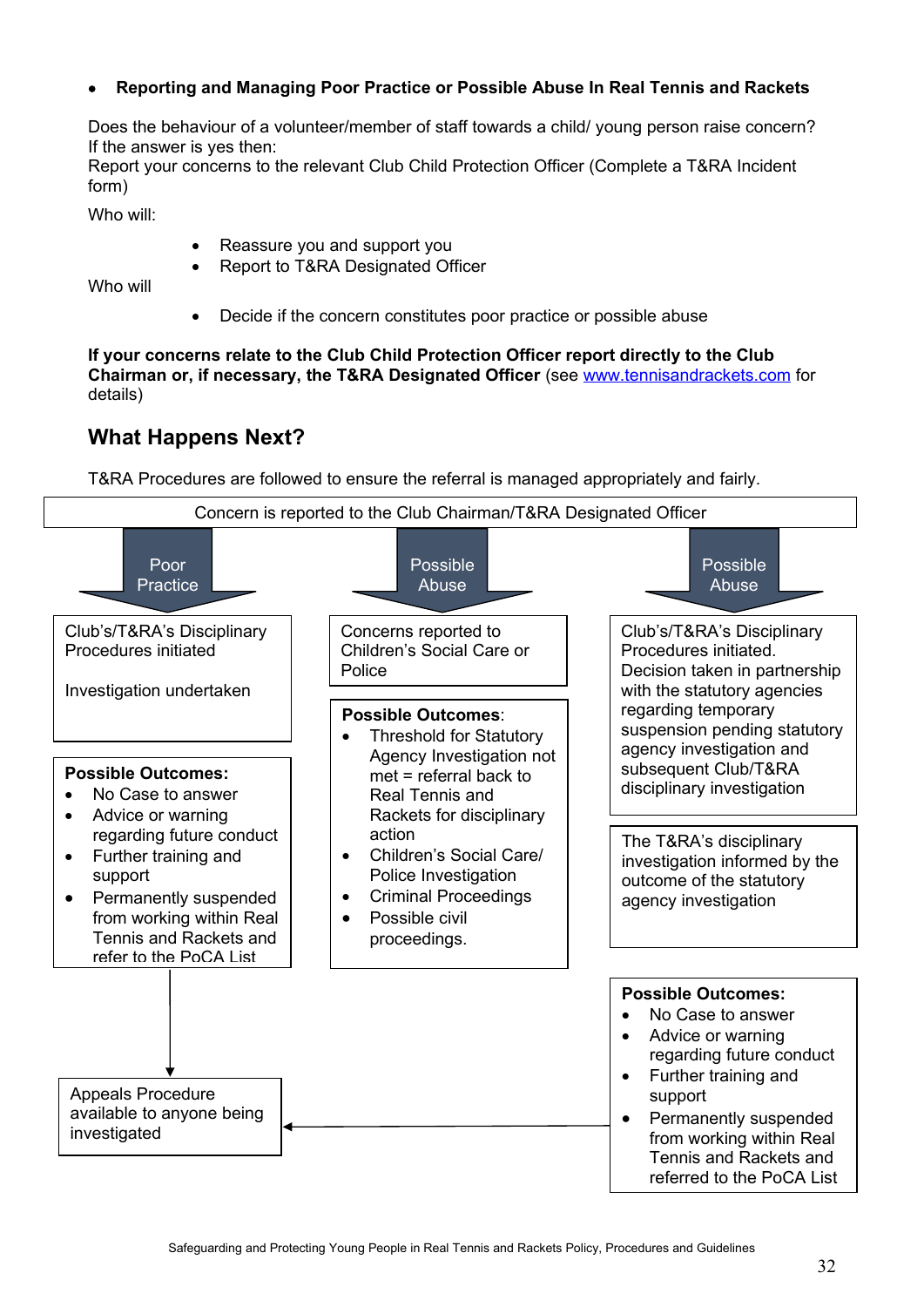# <span id="page-33-0"></span>*Contacts for Specialist Advice*

Any suspicion that a child has been abused by either a member of staff or a volunteer should be reported to the Club Child Protection Officer (see [www.tennisandrackets.com](http://www.tennisandrackets.com/) for details).

If you would like any independent or specialist advice or need to report a suspicion out of hours, you can telephone the local social services department and speak to the duty worker (*out-of-hours* social services are also available). You can also seek expert specialist advice such as the NSPCC 24-hour free phone Helpline on **0808 800 500**, or the police have specially trained child protection teams who will give guidance and support and deal with enquiries. (Appendix N for Key Contacts List)

Information passed to the social services or the police must be as helpful as possible, hence the necessity for making a detailed record at the time of the disclosure/concern. *A copy of this information should be sent to the T&RA National Designated Officer.*

# <span id="page-33-1"></span>*Confidentiality*

Every effort must be made to ensure that confidentiality is maintained when an allegation has been made and is being investigated.

Only tell individuals who need to know and can help to manage the concern.

Information will be stored in a secure cabinet at the Club in line with data protection laws (e.g. that information is accurate, regularly updated, relevant and secure), with access available only to the Club Child Protection Officer.

Confidentiality is essential and if maintained will ensure:

- the safety of the child involved
- that action is taken to protect the child
- that individuals involved in any complaint are protected from gossip and assumptions
- individuals who have a complaint against them receive fair treatment, without prejudice or pre judgment
- all policies, procedures and systems can work to manage any situation quickly, professionally and effectively

# **Impact if Confidentiality if breached**

If Confidentiality is breached the following can happen:

- the child is put in danger either by;
	- o further inappropriate action of any adult involved or
	- o other individuals who hear about any concern through rumours
	- o through lack of action
- any investigation by either Club, T&RA or the statutory agencies may be invalidated by misinformation or rumours
- individuals with a complaint against them may be victim to inappropriate behaviour from club members
- the policies, procedures and systems in place will not support or uphold any complaint or concern

#### <span id="page-33-2"></span>*Whistle blowing*

If there is a concern with regard to the behaviour of an adult towards a young person, it is important that you share your concerns with the Club Child Protection Officer.

All information received and discussed will be treated in confidence and only shared with those individuals within the Club who will be able to manage and resolve the situation. On occasions it may be necessary to seek advice, or inform the statutory agencies e.g. Children's Social Care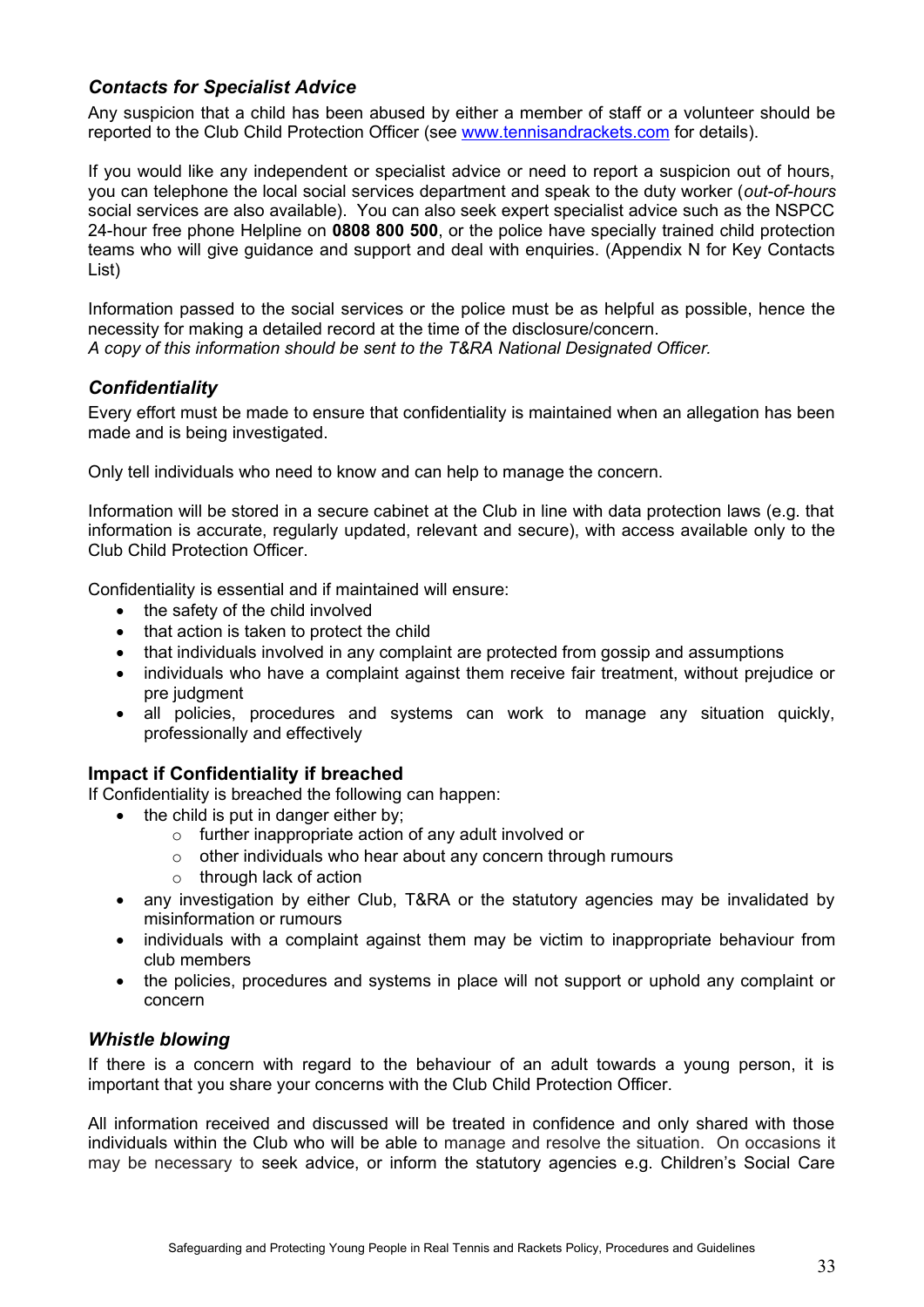(Social Services) or the Police. All concerns will be taken seriously and managed accordingly within the T&RA Safeguarding and Protecting Young People Policies and Procedures.

#### <span id="page-34-0"></span>*If you have an allegation made against you:*

- any concerns involving the inappropriate behaviour of an adult towards a young person will be taken seriously and investigated
- The T&RA will work in partnership with statutory agencies when required
- if you are the person who is the centre of an allegation the situation will be explained to you and you may be asked to stop working with young people in Real Tennis and Rackets
- this may result in suspension (Appendix O) from activity within Real Tennis and Rackets whilst a full investigation is carried out. This is to protect all parties involved.
- on completion of the investigation, depending on the outcome the T&RA will assess the appropriateness of you returning to work with young people in Real Tennis and Rackets and how, if applicable, this will be managed
- The T&RA will assess on a case-by-case basis any support needed for the person who has allegations made against them
- they may choose to appoint an independent officer to provide support to the accused (see Appendix Q for further information for those against whom a complaint of poor practice or an allegation of abuse has been made)

#### <span id="page-34-1"></span>*Support for the victim, accused and reporter*

The T&RA:

- acknowledges the difficulty in reporting concerns and will fully support and protect anyone who, in good faith (without malicious intent), reports his or her concern about a colleague's practice or concerns about the welfare of a young person
- will take appropriate steps to ensure that the victim (and parents) is provided with appropriate professional support
- will ensure through the appropriate allegation, disciplinary and appeals produces that the accused is offered appropriate support.

#### <span id="page-34-2"></span>*Informing parents*

There is always a commitment to work in partnership with parents or carers where there are concerns about their children. Therefore, in most situations, it would be important to talk to parents or carers to help clarify any initial concerns (e.g. if a child seems withdrawn, there may be a reasonable explanation such as family upset of parental separation, divorce or bereavement).

However, there are circumstances in which a young person might be placed at even greater risk if concerns are shared (e.g. where a parent or carer may be responsible for the abuse or not able to respond to the situation appropriately). In these situations or where concerns still exist, any suspicion, allegation or incident of abuse must be reported to the designated person in charge of child protection within the club or to the T&RA National Designated Officer as soon as possible and recorded. Information regarding suspicions, allegations or incidents of abuse will usually be passed to parents by statutory organisations such as the Social Services or the police.